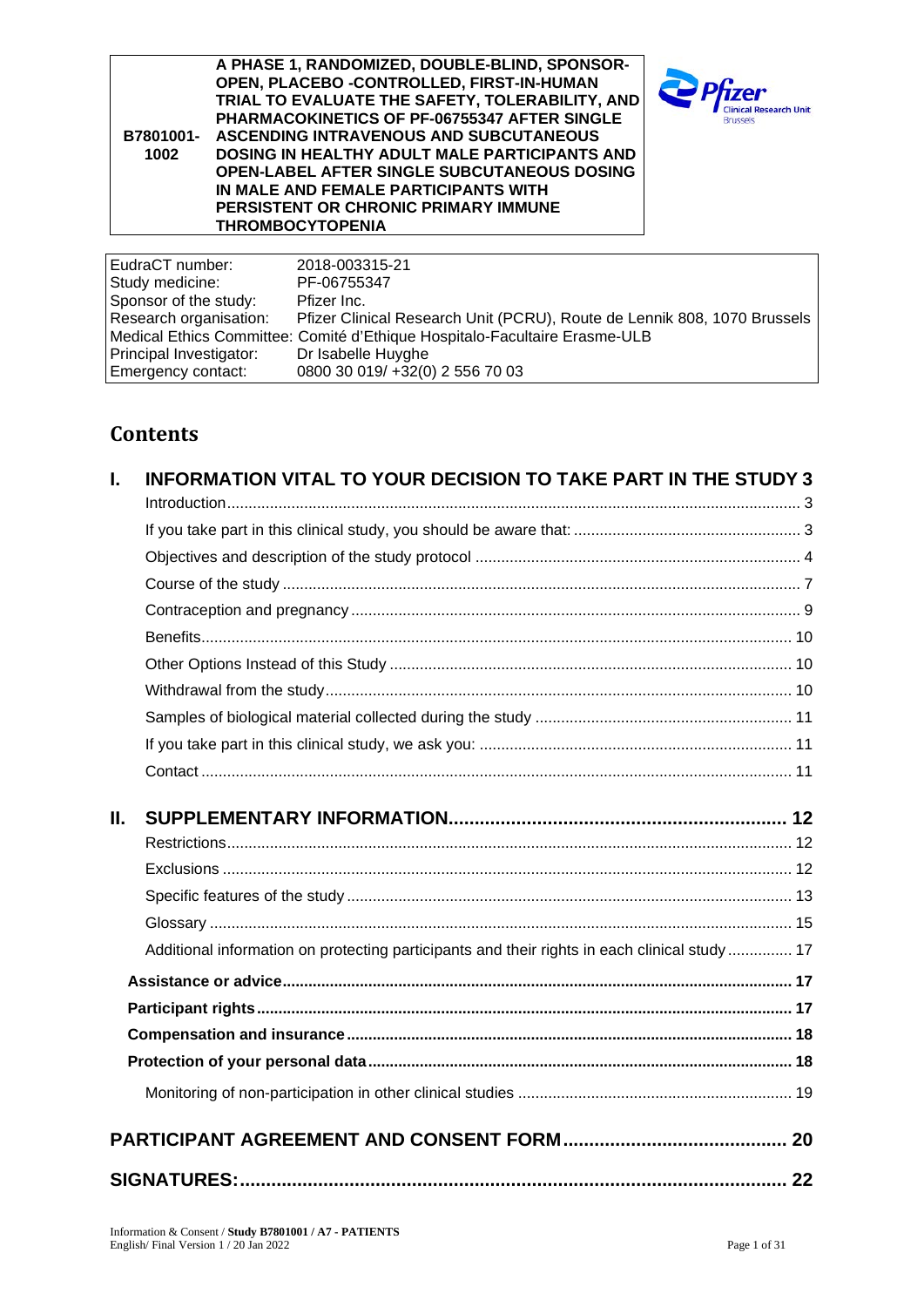| B7801001-<br>1002 | A PHASE 1, RANDOMIZED, DOUBLE-BLIND, SPONSOR-<br>OPEN, PLACEBO - CONTROLLED, FIRST-IN-HUMAN<br>TRIAL TO EVALUATE THE SAFETY, TOLERABILITY, AND<br>PHARMACOKINETICS OF PF-06755347 AFTER SINGLE<br>ASCENDING INTRAVENOUS AND SUBCUTANEOUS<br>DOSING IN HEALTHY ADULT MALE PARTICIPANTS AND<br>OPEN-LABEL AFTER SINGLE SUBCUTANEOUS DOSING<br>IN MALE AND FEMALE PARTICIPANTS WITH<br>PERSISTENT OR CHRONIC PRIMARY IMMUNE<br><b>THROMBOCYTOPENIA</b> |  |
|-------------------|-----------------------------------------------------------------------------------------------------------------------------------------------------------------------------------------------------------------------------------------------------------------------------------------------------------------------------------------------------------------------------------------------------------------------------------------------------|--|
|                   |                                                                                                                                                                                                                                                                                                                                                                                                                                                     |  |
|                   |                                                                                                                                                                                                                                                                                                                                                                                                                                                     |  |
|                   |                                                                                                                                                                                                                                                                                                                                                                                                                                                     |  |
|                   | ADDITIONAL CONSENT REQUEST USE OF BIOLOGICAL SAMPLES FOR<br><b>ADDITIONAL RESEARCH (OPTIONAL FOR PARTICIPANTS) 23</b>                                                                                                                                                                                                                                                                                                                               |  |
|                   |                                                                                                                                                                                                                                                                                                                                                                                                                                                     |  |
|                   | B. Who will use my personal data, how will they use it, and where will it be stored? 26                                                                                                                                                                                                                                                                                                                                                             |  |
| $\mathsf{C}$ .    | What happens to my personal data that is sent outside the study site?  27                                                                                                                                                                                                                                                                                                                                                                           |  |
| D.                |                                                                                                                                                                                                                                                                                                                                                                                                                                                     |  |
| E.                |                                                                                                                                                                                                                                                                                                                                                                                                                                                     |  |
|                   | F. How will my personal data be protected when transferred from the study site to the Sponsor?                                                                                                                                                                                                                                                                                                                                                      |  |
|                   |                                                                                                                                                                                                                                                                                                                                                                                                                                                     |  |
|                   | G. What are my data protection rights? Whom may I contact about these rights or any concerns                                                                                                                                                                                                                                                                                                                                                        |  |
|                   |                                                                                                                                                                                                                                                                                                                                                                                                                                                     |  |
|                   |                                                                                                                                                                                                                                                                                                                                                                                                                                                     |  |
|                   |                                                                                                                                                                                                                                                                                                                                                                                                                                                     |  |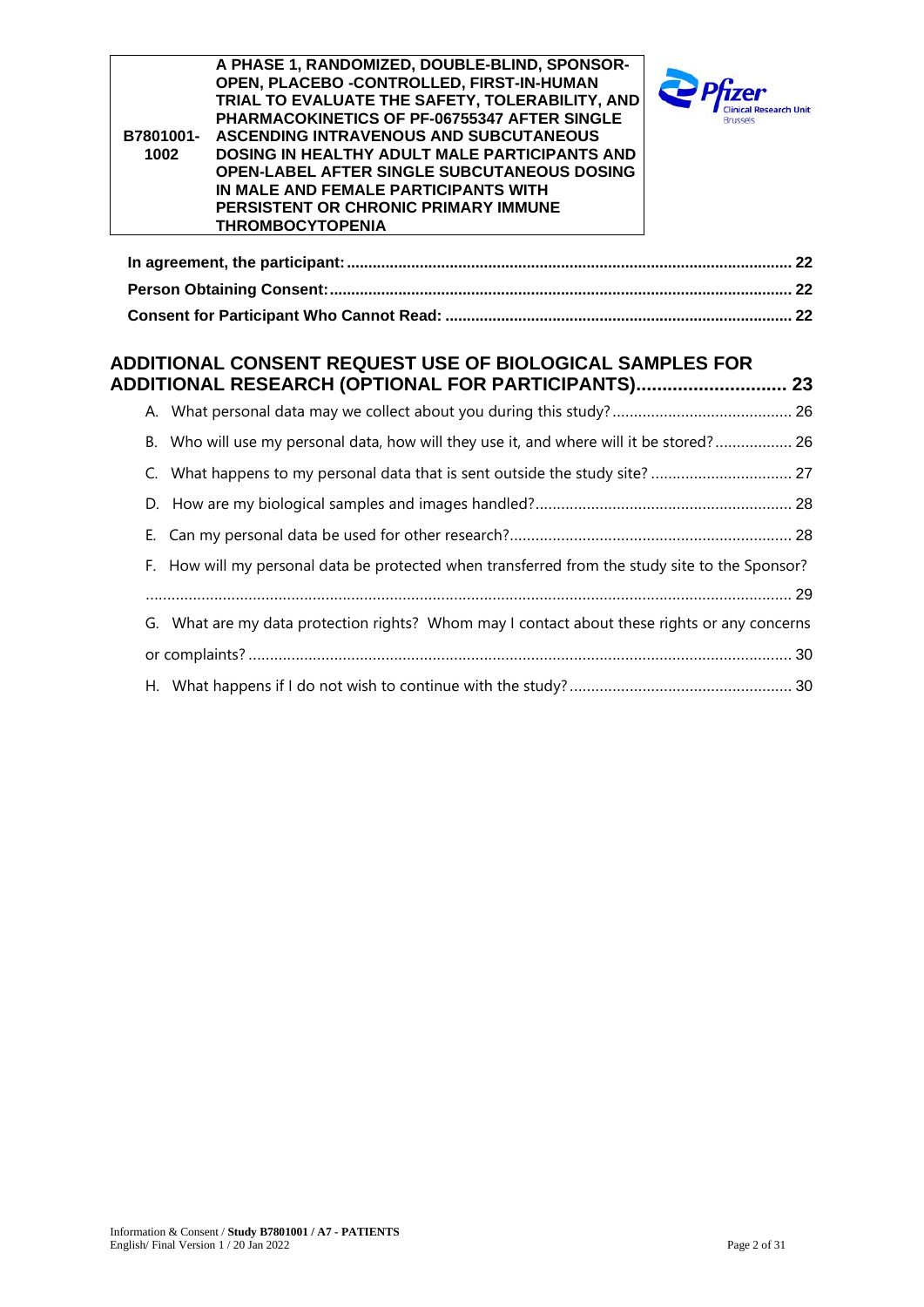**B7801001- 1002 A PHASE 1, RANDOMIZED, DOUBLE-BLIND, SPONSOR-OPEN, PLACEBO -CONTROLLED, FIRST-IN-HUMAN TRIAL TO EVALUATE THE SAFETY, TOLERABILITY, AND PHARMACOKINETICS OF PF-06755347 AFTER SINGLE ASCENDING INTRAVENOUS AND SUBCUTANEOUS DOSING IN HEALTHY ADULT MALE PARTICIPANTS AND OPEN-LABEL AFTER SINGLE SUBCUTANEOUS DOSING IN MALE AND FEMALE PARTICIPANTS WITH PERSISTENT OR CHRONIC PRIMARY IMMUNE THROMBOCYTOPENIA**



# <span id="page-2-0"></span>**I. Information vital to your decision to take part in the study**

### <span id="page-2-1"></span>**Introduction**

You are being invited to take part in a clinical study to evaluate an investigational medicinal product. An investigational medicinal product is a medicinal product that is still being studied to evaluate its efficacy, safety, or mode of action.

You will not personally derive any benefit from your participation in this study, but the results obtained could be very important for the development of medicines and treatments which will benefit other people.

Before you agree to take part in this study, we invite you to take note of its implications in terms of organisation and possible risks, to allow you to take a decision with full awareness of the implications. This is called giving an "informed consent".

Please read these few pages of information carefully and ask any questions you want to the investigator or his/her representative. There are 3 parts to this document:

- the information essential to your decision,
- your written informed consent and<br>supplementary information (appen-
- supplementary information (appendices) detailing certain aspects of the basic information.

#### <span id="page-2-2"></span>**If you take part in this clinical study, you should be aware that:**

- $\triangleright$  This clinical study is being conducted after having been reviewed by one Ethics Committee.
- $\triangleright$  Your participation is voluntary and must remain free from any coercion. It requires the signature of a document expressing your consent. Even after having signed that document, you can stop participating in the study at any time, by informing the investigator of your decision.
- $\triangleright$  The data collected in the scope of the study are confidential and shall be process in conformity with the General Data Protection Regulation and the Belgian law of 30 July 2018 relating to the protection of natural persons with regards to the processing of their personal data. Your anonymity is guaranteed during publication of the results.
- $\triangleright$  Insurance has been taken out in case you should suffer any damage in connection with your participation in this clinical study.
- $\triangleright$  You may contact the investigator or a member of his/her team at any time should you need any additional information.
- $\triangleright$  If you have expressed a specific consent for this, your general practitioner will be informed of your participation in this study. He/she will also be informed when the study is complete.

Further information about "Participant Rights" can be found in appendix (page [17\)](#page-16-2).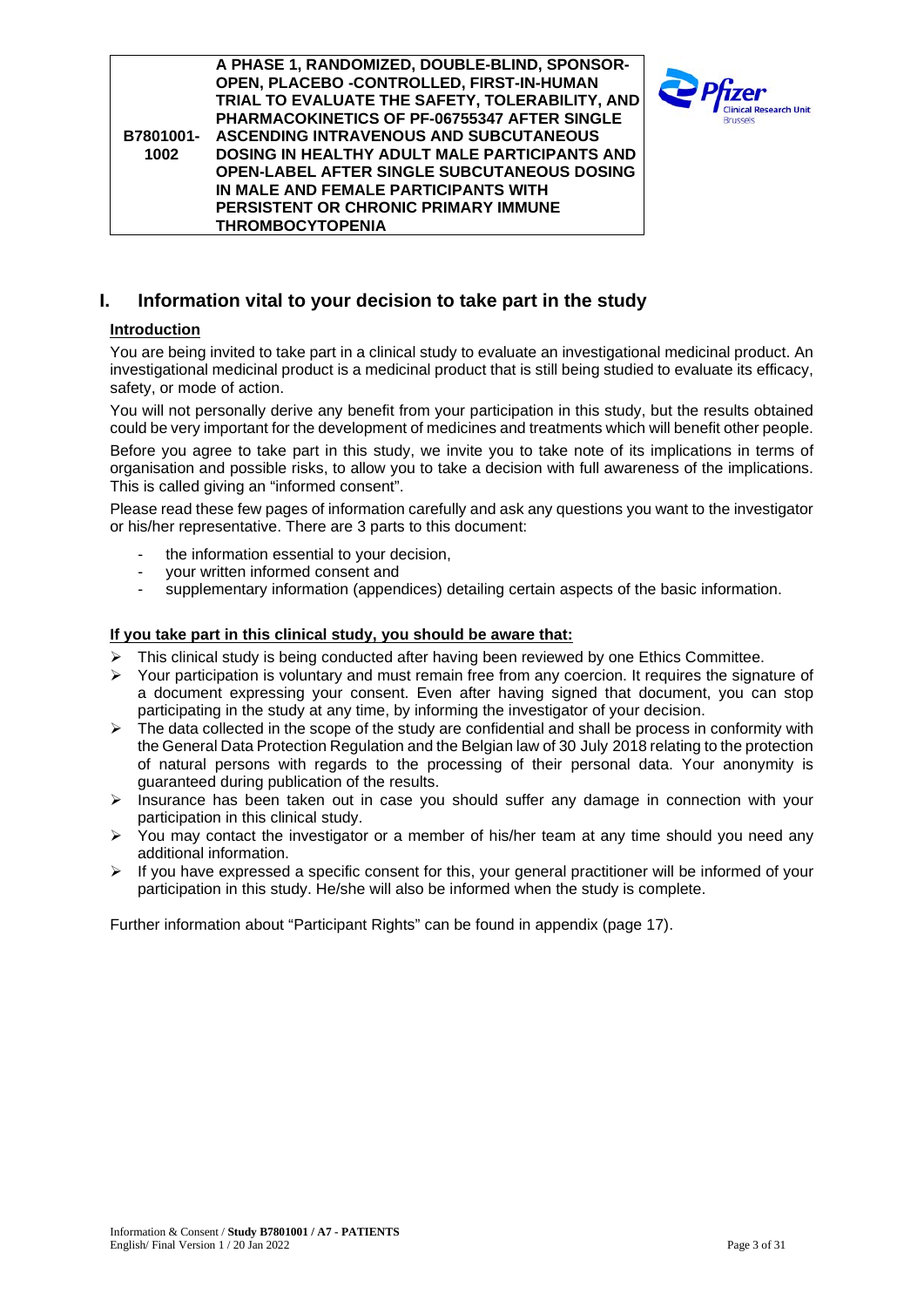

#### <span id="page-3-0"></span>**Objectives and description of the study protocol**

We are inviting you to take part in a clinical study involving PF-06755347 which will include up to 12 patients.

The clinical study is taking place at approximately 12 research sites in approximately 9 countries.

You are invited to take part in a clinical study that is sponsored by Pfizer (the "Sponsor"). We are inviting you to take part in a clinical study involving PF-06755347 as a patient with primary immune thrombocytopenia (ITP)**.**

#### **1. AIMS OF THE STUDY**

The purpose of this research study part is to learn about the impact of PF-06755347, the study medicine on your body, through single dose of PF-06755347 administered in patients with primary immune thrombocytopenia (ITP).

This research study is different from, and does not replace, your regular medical care. As such, if you participate in this research study you may have additional visits, procedures, extra laboratory tests, and/or follow a modified treatment plan.

This study part will evaluate the safety, tolerability, and blood concentrations of PF-06755347 (= pharmacokinetics) when administered by subcutaneous injection.

The pharmacodynamics of PF-06755347 will also be studied, which means that we will be evaluating changes in various biomarkers. A biomarker is a characteristic objectively measured and evaluated as an indicator of a disease or of the action of a drug. Thus, for example, glucose is a biomarker for diabetes and blood pressure is a biomarker for arterial hypertension.

Immunogenicity, i.e., the ability of PF-06755347 to induce an immune reaction by producing antibodies against PF-06755347 will also be evaluated.

#### **2. LEGAL STATUS OF THE STUDY MEDICINES**

PF-06755347 is a new investigational medicine. A new investigational medicine is one that is currently not approved for sale in this country.

PF-06755347 is a new drug that is currently being developed by Pfizer for the treatment of primary immune thrombocytopenia (ITP) and chronic inflammatory demyelinating polyneuropathy (CIDP).

#### **3. POSSIBLE ADVERSE EVENTS**

This study is the first time this drug will be given to people and approximately 30 people have already received the active study drug. Therefore, the safety of the study drug in humans is not well known.

The study drug has been tested in animals. In some animals given this study drug, the following side effects were seen for a short time:

- Increased heart rate
- Increased blood pressure
- Increased body temperature
- Bleeding

In some animals that received a rapid infusion of study drug, the following side effects were seen:

- Vomiting
- Lack of muscle coordination

These findings were not seen in animals when the infusion rate was slowed. The initial infusion rate in this study will be slower than the initial infusion rate that was tested in animals.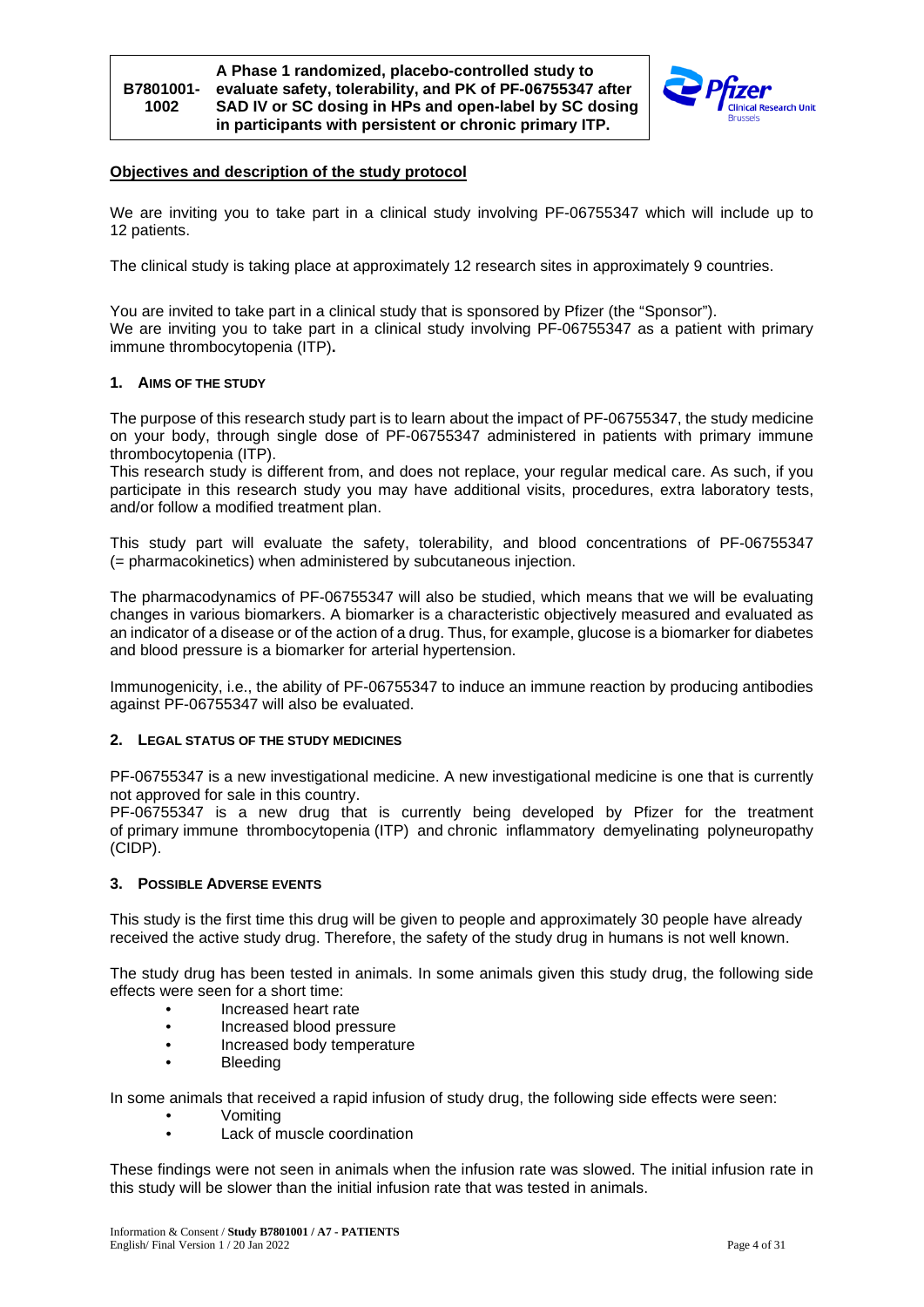

Administration of the study drug in animals also resulted in changes in the levels of proteins in the blood and tissue that are involved in regulating the immune system and controlling inflammation. These proteins are known as cytokines and complement factors. They control communication within the immune system and enhance the ability of the body to respond to infection or damage.

In animals, the changes in these proteins were short-lasting and were not associated with any severe effects. Changes in body temperature, blood pressure and heart rate did occur in some animals. Your study doctor will monitor you closely for any changes in heart rate, blood pressure, body temperature or other symptoms.

There is a risk that the effects of the study drug on the immune system could result in the release of high levels of inflammatory substances. This can result in a condition called 'cytokine release syndrome', sometimes called 'cytokine storm' and can be fatal. However, 'cytokine storm' was not observed in animal studies of the study drug. Your study doctor will monitor you closely for signs of an immune reaction during your stay in the clinical research unit.

Animal deaths did occur following administration of the study drug. In one study, the animals in question were intended to receive the study drug intravenously, weekly for 6 weeks. The animals also required surgery to implant a catheter for infusion into a vein. The animal deaths were attributed to either infection at the site of infusion or to complications from surgery to implant the catheter. In another study, the animals were intended to receive the study drug intravenously weekly for 24 weeks. Animal deaths from uncontrolled bleeding were seen after 7 weeks of dosing.

If you do not understand any of the animal findings described above, please ask the study doctor to explain them to you.

The study drug is designed to act in a manner like another class of drugs called Intravenous Immune Globulins (IVIgs). There are differences between the study drug and IVIgs. However, some risks of IVIgs may also occur with the study drug since they may act in a similar manner.

Common side effects with IVIgs include:

- Headache
- Fever
- Chills
- Muscle weakness
- Nausea
- Vomiting
- Increased blood pressure<br>• Itchy red skin rash
- Itchy red skin rash
- Allergic reaction at the site of infusion
- Coughing
- Back pain, joint pain
- Sore throat,
- Rhinitis, pharyngitis, asthma, sinusitis, bronchitis
- Diarrhoea
- Fatigue
- Depression
- Abdominal pain, indigestion

IVIgs can also cause:

- Thrombosis (blood clots)
- Impaired kidney function or kidney failure
- Allergic/anaphylactic reaction
- An increase in the concentration of protein in the blood stream
- An increase in the thickness of the blood
- Build-up of fluid in the tissues and spaces in the lungs
- Imbalance in electrolytes (chemical that help regulate body systems such as the heart and brain).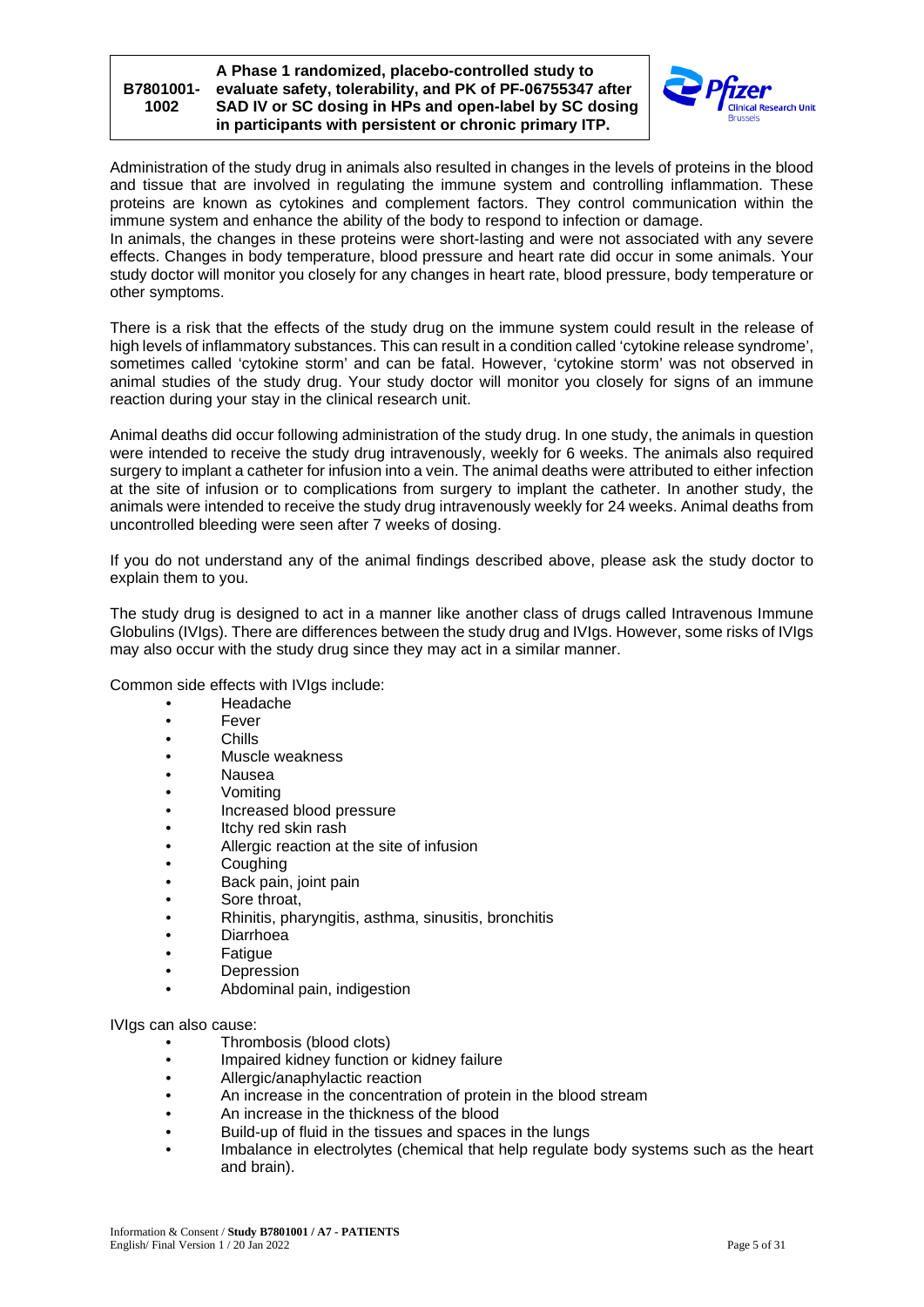

With high doses and rapid rates of administration of a drug that acts in a similar manner as the study drug, meningitis (inflammation of the barrier that surrounds the brain) has occurred. Another potential risk is abnormal breakdown of red blood cells. This can lead to anaemia and impaired ability of the blood to carry oxygen. These risks are based on other drugs that act in a similar manner as the study drug. The study drug may or may not carry similar risks.

The protein content of the study drug is different from other drugs that act in a similar manner. So, the risk of a certain type of allergic reaction, and risk of increased protein concentration in the blood may be less or more with the study drug than with similar drugs.

Studies of the study drug on reproduction in animals have not been completed. The effects of the study drug on male fertility, is not known at this time. Animal studies do not always predict the side effects people may experience.

If you experience any of the above side effects, contact the study doctor and/or seek medical care. If you do not understand what all these side effects mean, please ask the study doctor or staff to explain them to you.

Because the study drug is investigational, all its side effects are not known. There may be rare and unknown side effects. This includes reactions that may be life-threatening. It is important that you report all side effects as soon as they occur. You should report them whether or not you believe they are caused by the study drug.

If you experience any significant side effects, you should use caution by:

- Avoiding walking on stairs
- Not driving a car
- Not swimming, bathing in a tub
- Not working with machinery or at heights

You may form antibodies to the study drug. An antibody is a type of protein. Antibodies help protect the body against attack by bacteria and viruses. There is also a chance that if you have these antibodies, this study drug or similar ones may not work for you in the future.

All drugs have a potential risk of an allergic reaction. If not treated promptly, it could become lifethreatening.

You should get medical help and contact the study doctor right away if you think you have any of the following symptoms of a serious allergic reaction:

- Trouble breathing
- Wheezing
- Difficulty swallowing
- Swelling of the face, mouth, lips, gums, tongue, or neck

Other allergic reactions may include:

- Itchiness
- Rash
- Hives
- Blisters
- Palpitations (racing heart)<br>• Chest discomfort/tightness
- Chest discomfort/tightness
- Muscle pains/stiffness

At times, the following may also be symptoms of an allergic reaction:

- Diarrhoea
- Nausea
- Vomiting
- Abdominal pain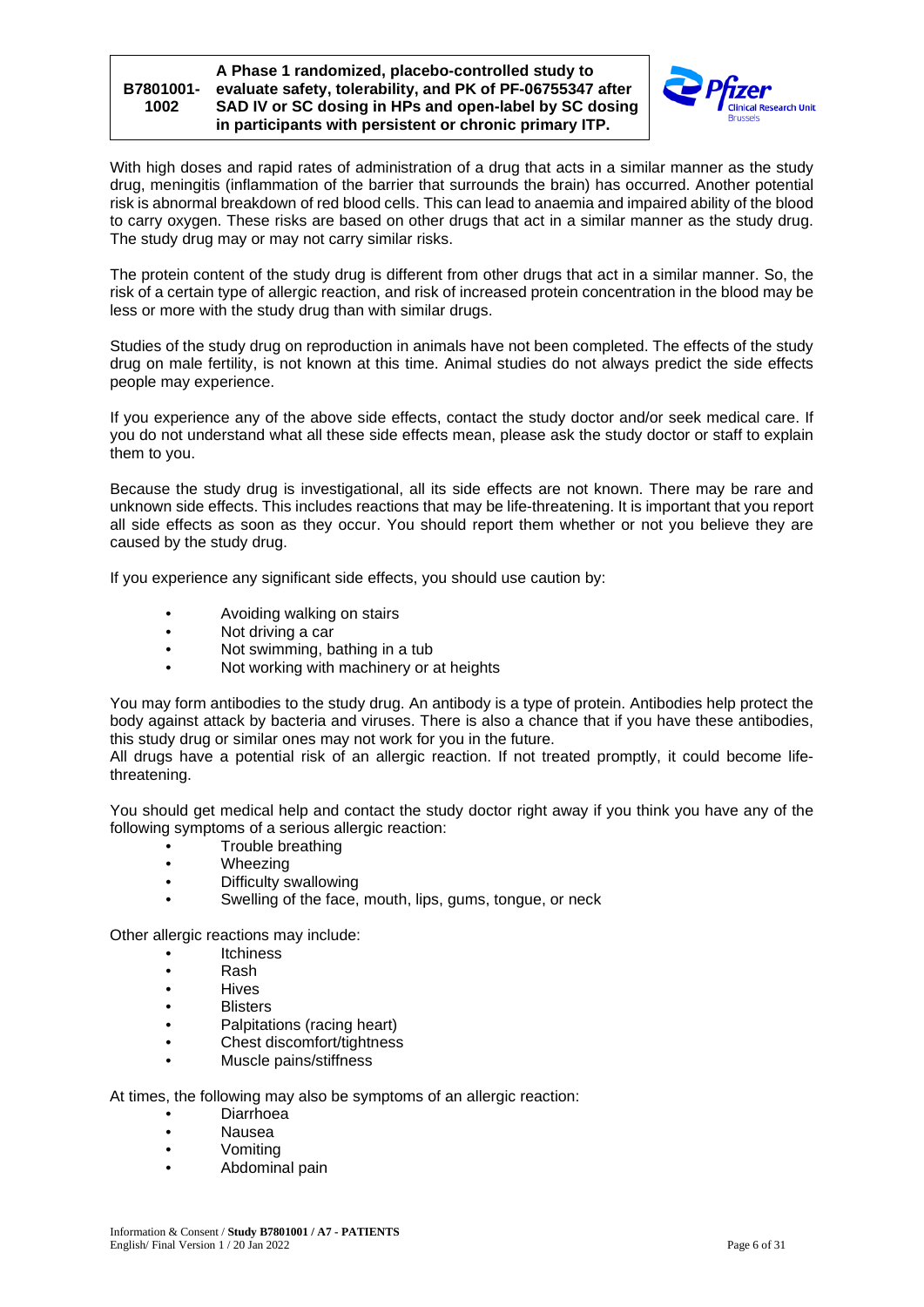

Participants will have the following procedures done:

- Catheters will be inserted into a vein of your arm so that you may be given the investigational drug and for safety and blood sampling.
- A heart monitor attached to the chest for a continuous reading of heart rhythm and rate
- Vital signs, including blood pressure.
- A monitor will be placed on a finger to sense the amount of oxygen in the blood.

Participants who experience a significant side effect during the study may have the following additional procedures done:

- A catheter may be inserted into a vein in your arm so that you may be given IV fluids and/or medications
- Other tests or treatment may be administered as necessary for your safety including, but not limited to, additional blood draws, collection of urine, stool, or other bodily fluids. Depending on the severity of your symptoms, you may be referred to outside medical providers or a hospital for additional evaluation and/or treatment

If you are not honest about any side effects, you have during the study, you may be harmed by staying in the study.

The effects of the study drug on the following are not known:

- Sperm<br>• Pregna
- **Pregnancy**
- Unborn child

If you are a man whose partner is currently pregnant or plan to father a child, you should not join this study.

Other currently unknown risks and discomforts could appear. It is therefore very important that any new health problem is quickly reported to the doctor, regardless of whether you think it has to do with the study or not.

As with any study medicines research, unexpected side effects may occur. If any significant findings or side effects were to come to light during this study, you would be notified.

In this case, you will be asked to sign either an addendum to the consent form or a new informed consent form.

The study medicines will not be available after the study has ended.

#### <span id="page-6-0"></span>**Course of the study**

For patients in Cohorts **13 and 14,** the study is planned to last for approximately 19 weeks and includes:

- A selection examination;
- 1 treatment period of 10 days and 9 nights in the PCRU (from **Day -2\*** to Day 8); (\*Admission may be on Day -2 or Day -1)
- 7 outpatient visits, occurring approximately 11, 15, 22, 29, 36, 50 and 71 days after the administration of the drug.

We may ask you to return to the PCRU for one additional outpatient visit after your last visit on Day 71 to collect blood samples for immunogenicity and safety assessments.

#### **1. SCREENING EXAMINATION**

Before being allowed to take part in the study, you will undergo a complete medical examination, specifically an ECG as well as a blood pressure and heart rate measurements. Blood and urine samples (**for which you must have been fasting for at least 12 hours**) will be taken for laboratory tests and to screen for drugs. You will nevertheless be allowed to drink water.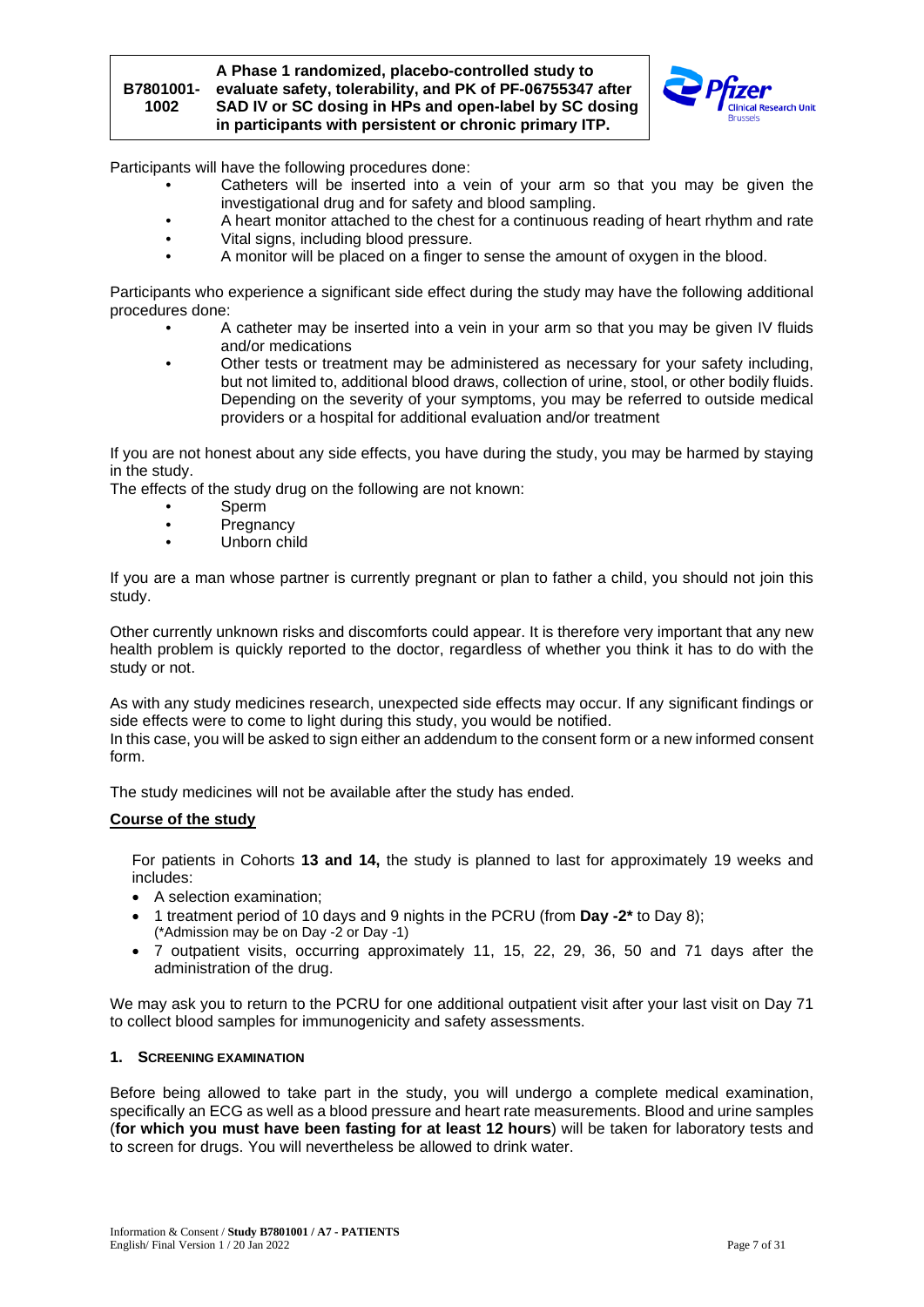

A blood sample test will be also carried out for tuberculosis detection and a chest x-ray will be required as well.

You will also complete a questionnaire about your participation in clinical studies in the 365 days preceding this screening examination.

For hygiene reasons, you are requested to take a shower before this visit. To make it easier for the ECG electrodes to adhere to the skin, we ask you not to apply a moisturizing cream on your body.

### **2. STUDY PERIOD**

If you agree to take part in the study and meet all the conditions required to be enrolled in the study, you will undergo the tests and examinations described below.

For safety reason, procedures may be added at any time during the study to check on your health status.

When participating to the study, you must be able to come to the PCRU within 24 hours if we need to call you in for a check-up. We therefore ask you not to make any travel plans that will prevent you from respecting this condition.

The remainder of your laboratory test samples and of the samples used to determine the study medicine and biomarkers levels may be retained for storage up to 1 year following completion of the study (destroyed after this timeframe or earlier if not used). The samples may be used for evaluation of exploratory safety biomarkers, bioanalytical method, as well as for other internal exploratory purposes related to this study medicine.

- Physical examination at admission
- Blood and urine samples for laboratory tests **(for which you must have been fasting for at least 4 hours**): at admission
- Detection of drugs in urine: at admission
- Triplicate Electrocardiogram: 8 measurements
- Single Electrocardiogram: 5 measurements
- Monitoring of the level of oxygen in the blood: 23 measurements (see Oximetry in the section "Specific features of the study" page [14\)](#page-13-0)
- Blood pressure, pulse rate, temperature: 16 measurements
- Triplicate blood pressure, pulse rate, temperature: 1 measurement
- Blood and Urine for laboratory tests: up to 14 samples
- Blood samples to determine the concentrations of the drug, biomarkers, and the immunogenicity: up to 18 occurrences
- Banked Biospecimen blood sample: 1 sample on Day 1
- Subcutaneous administration of the drug on Day 1
- Observation of the site where the drug is administered: 15 times

#### **3. TREATMENTS ADMINISTERED DURING THIS STUDY PART**

#### **Cohort 13 and 14**

- The PF-06755347 dose administered in these cohorts will be dependent on the equivalent dose levels in healthy participants having been studied and been deemed to be safe and well tolerated.
- The dose levels to be tested in participants with ITP may include SC doses of 25, 50 or 100 mg.

Only one single patient will be dosed at a given time, the next dosing will only happen after a 96-hour safety monitoring period.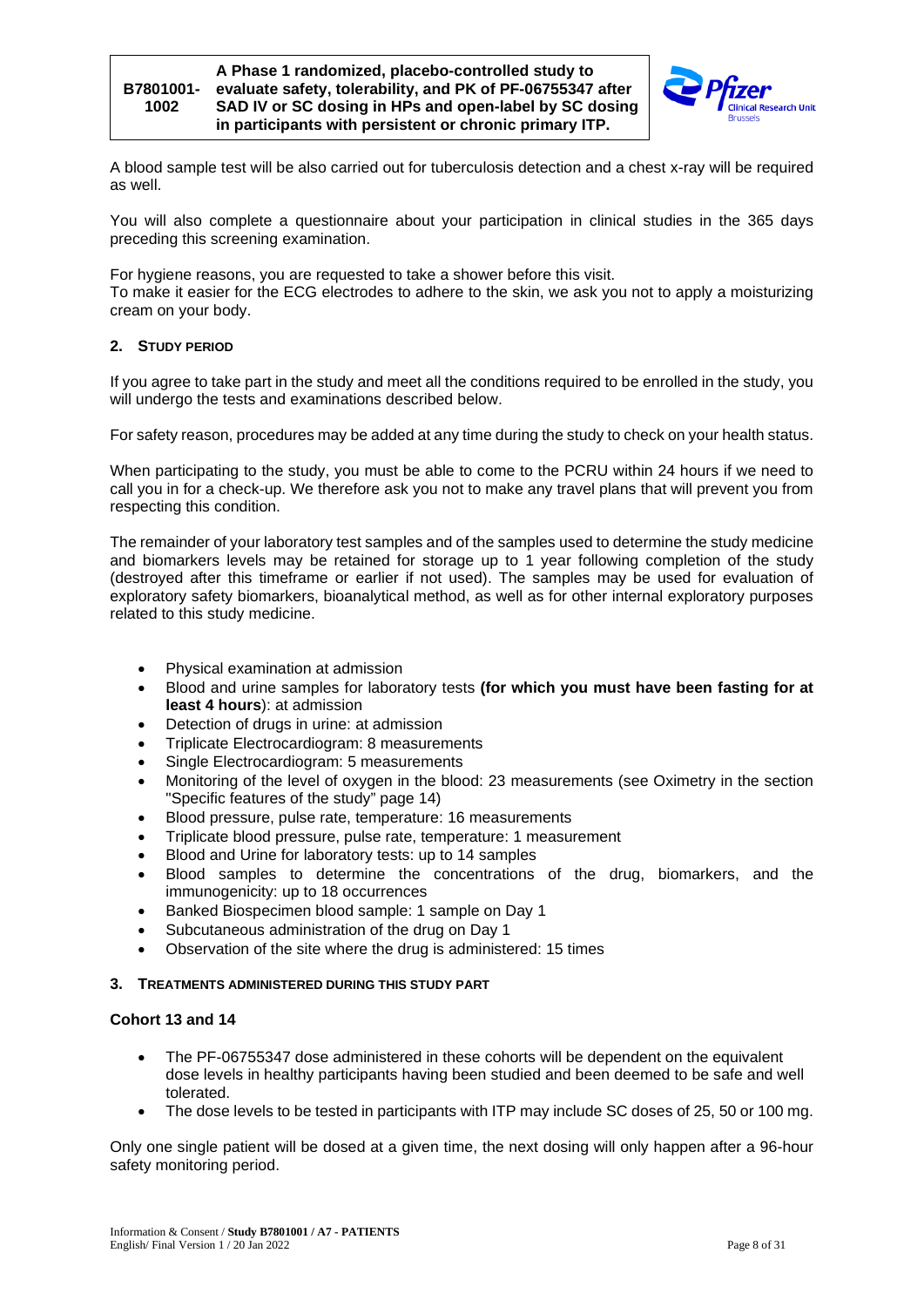

In total there will be a minimum of **120 hours** between each participant to allow for review of **96 hours** safety data.

All patients within each cohort will be dosed using a sequential dosing scheme.

### <span id="page-8-0"></span>**Contraception and pregnancy**

#### **At each visit to the PCRU, we will check that you are using the appropriate contraception.**

**1. FOR WOMEN ONLY:**

## **Women of non-childbearing potential:**

You may participate in this study provided that:

- You are between 18 and 55 and
- You are post-menopausal (meaning that your last period was at least one year ago).
- OR ELSE you have been surgically sterilised (bilateral oophorectomy, bilateral salpingectomy, or hysterectomy).
- OR you have an ovarian failure.

If you do not fall into one of these categories (described above), you will be considered as capable of having children.

# **Women of childbearing potential:**

You must fulfil one of the conditions below:

- You have had a bilateral tubal occlusion
- You have a non-hormonal IUD
- You have a hormonal IUS
- You have an implantable progesterone-only hormone contraception
- You have a vasectomized partner
- You use combined hormonal contraception
- You use progesterone-only hormonal contraception
- You are abstinent from heterosexual intercourse as your preferred and usual lifestyle (abstinent on a long term and persistent basis) and agree to remain abstinent.

These contraception methods must be used until minimum 28 days after last administration of study medicine intake.

Taking the medicine during the study could bring about an unknown risk for an embryo, foetus or breastfed baby. That is why you must have a negative pregnancy test during screening, at the start and at the end of each study period.

If you wish to discontinue your contraception during the study, you must inform us without delay. You will be withdrawn from the study if you discontinue your contraception.

### **2. FOR MEN ONLY:**

If you are abstinent from heterosexual intercourse with a female of childbearing potential as your preferred and usual lifestyle (abstinent on a long term and persistent basis) and agree to remain abstinent, you do not have to use additional contraception.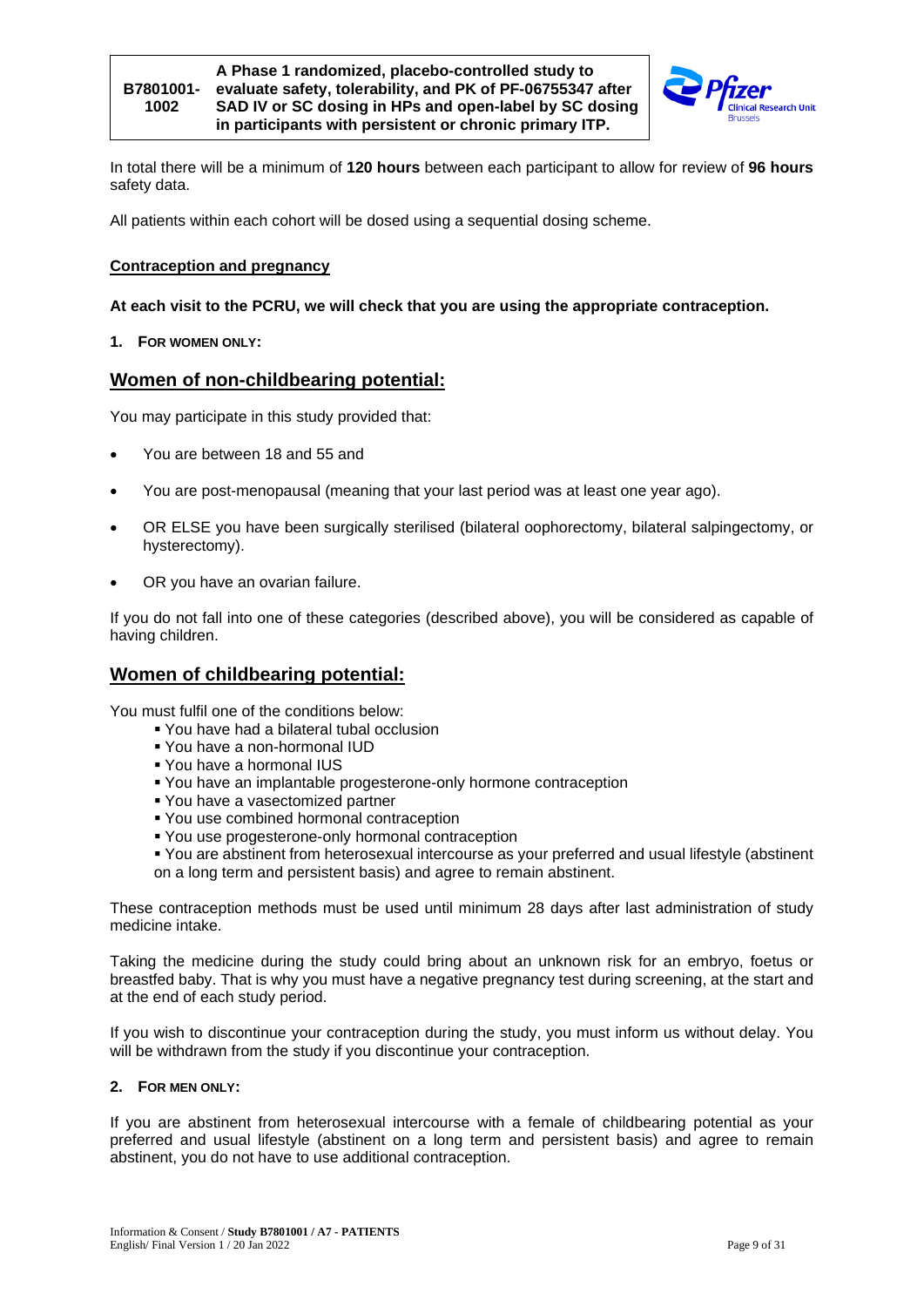

If you have a partner and you are not abstinent, you may take part in this study on condition that you use condoms in any activity that allows for passage of ejaculate to another person during your participation in the study, among other things, the possible transfer of the medicine through the semen during the study.

In addition to that, if your partner is a woman and she is of childbearing potential, she will have to use one of the following contraception methods:

- IUD or IUS
- hormonal contraception

Taking the study medicine could bring about an unknown risk for an embryo, foetus or could negatively affect the quality of the sperm. It is important that you tell us if your partner is pregnant or if you plan to conceive during the study and up to the end of the study. You commit to inform your partner about your taking part in this study and the potential risks for an embryo or foetus.

You cannot donate sperm until the end of the study.

#### **3. PREGNANCY FOLLOW UP**

Any pregnancy during the study, either from a female participant or from the female partner of a male participant, should be informed to the study doctor immediately. The study doctor will ask if you/your partner or your pregnancy doctor is willing to provide updates on the progress of the pregnancy and its outcome. If you/your partner agree, this information will be provided to the study sponsor for safety monitoring follow-up.

#### <span id="page-9-0"></span>**Benefits**

Your participation may help future patients by increasing our understanding of PF-06755347 in primary immune thrombocytopenia. It is possible your condition or health may improve, worsen, or stay the same.

#### <span id="page-9-1"></span>**Other Options Instead of this Study**

Other options for participants with ITP may be available to you if you choose not to participate in this study. Talk to the study doctor or your regular doctor about these other options.

The study doctor will discuss with you the major risks and benefits of the standard of care and alternative treatment options.

#### <span id="page-9-2"></span>**Withdrawal from the study**

Your participation is voluntary, and you are entitled to withdraw from the study for any reason, without having to justify your decision. Nevertheless, it may be useful for the investigator and for the sponsor of the study to know if you are withdrawing from the study because the constraints or discomfort of the treatment are too great (too many uncomfortable side effects, for example). Your decision will not affect your regular medical care or any benefits to which you are entitled.

You may be asked if this decision to withdraw is just to stop receiving the study medicine or also to stop taking part in study procedures and/or post treatment study follow-up. If you agree to continue with the follow up part of the study, information about your health will continue to be collected as described above in the procedures.

If you disagree to continue with the follow up part of the study, you must inform the study doctor in writing.

The sponsor will use information and samples already collected from you in the study before your withdrawal.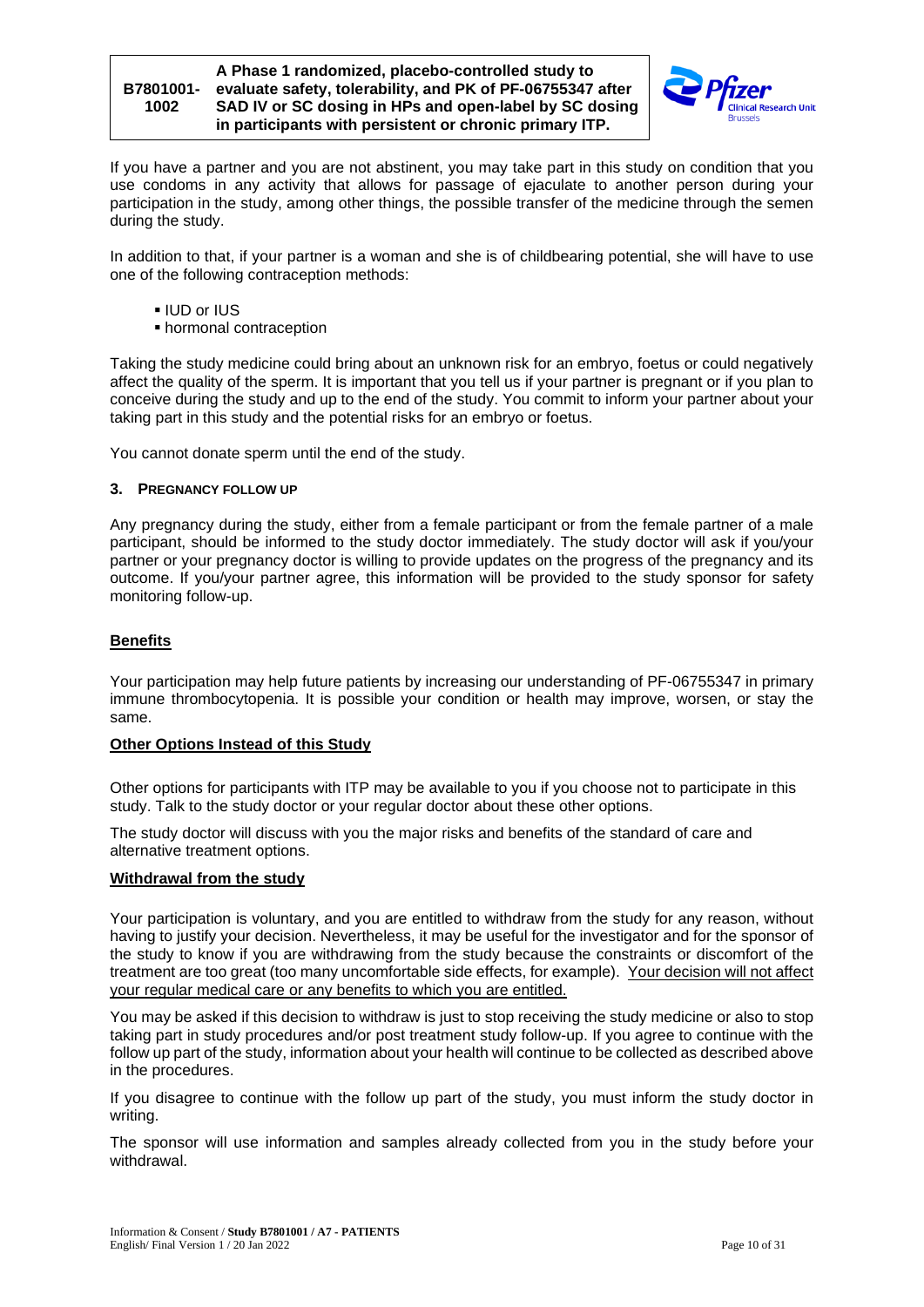

It is also possible that the investigator withdraws you from the study because he/she thinks it is better for your health or because he/she finds out that you are not following the instructions given to participants.

Finally, the competent national or international authorities, the Ethics Committee that initially approved the study or the sponsor may decide to interrupt or discontinue the study because the information gathered shows that the investigational treatment causes more side effects or more serious side effects than anticipated, or for any other reason, such as, for example, the decision to stop research and development of the study medicine.

#### <span id="page-10-0"></span>**Samples of biological material collected during the study**

#### **1. BANKED BIOSPECIMEN SAMPLE**

A 4 mL blood sample will be collected at Day -2 to study your biology (such as DNA, RNA, proteins, and metabolites see glossary page [15\)](#page-14-0) to understand subjects' responses to the study medicines (such as safety findings or drug level). This sample is called "Pharmacogenomic banked biospecimen".

In addition, a 2.5 mL blood sample will be collected 9 times.

These samples are called "Banked Biospecimen(s)"

The samples will be held by Pfizer for up to 50 years. Research results will not be communicated to you or your doctor.

Specimens will be stored in a Pfizer-designated facility, which is currently located at 2910 Fortune Circle West, Suite E, Indianapolis, Indiana, 46241 in the United States

The samples taken of your biological material are considered to be a "donation" and you should know that, as a matter of principle, you will not receive any financial benefit (royalties) related to the development of new therapies derived from the use of your donation of biological material and that could have commercial value.

If you withdraw your consent for participation in the study, you may contact the investigating physician to have the unused portion of your sample destroyed. The results obtained based on your samples before the withdrawal of your consent will remain the property of the sponsor of the study.

#### **2. OPTIONAL USE OF YOUR BANKED SAMPLE**

See section **"ADDITIONAL CONSENT REQUEST USE OF BIOLOGICAL SAMPLES FOR ADDITIONAL RESEARCH"** page [23.](#page-22-0)

### <span id="page-10-1"></span>**If you take part in this clinical study, we ask you:**

- To cooperate fully in the smooth running of this study.
- $\triangleright$  Not to conceal any information relating to your state of health, the medication you are taking or the symptoms you are experiencing.
- $\triangleright$  Not to take part in other clinical study involving an investigational treatment, be it a medicinal product, a medical device, or a procedure, while taking part in this study.
- $\triangleright$  To carry the "emergency card" with you at all times. This is imperative for your safety in the event of emergency care in an institution that does not know you. This card states that you are taking part in a clinical study. It also mentions a telephone number that you may call in an emergency. You should return this card to us at the end of the study.

### <span id="page-10-2"></span>**Contact**

If you need further information, but also if you have problems or concerns, you can contact the Pfizer Clinical Research Unit on the following telephone number +32 (0)2/556 70 02.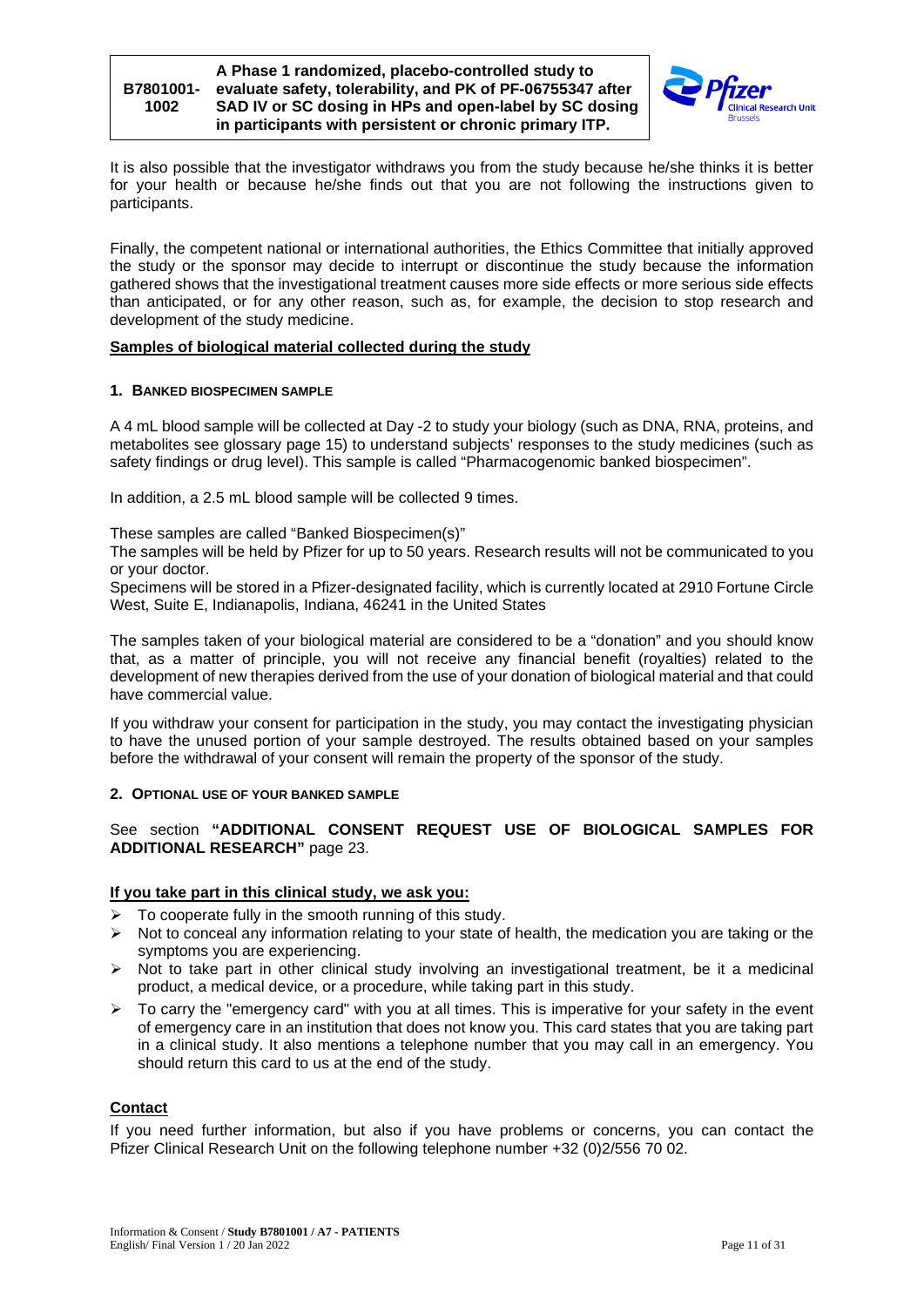

# <span id="page-11-0"></span>**II. Supplementary information**

### <span id="page-11-1"></span>**Restrictions**

You should avoid all medications including non-prescription medicines bought, including vitamins, extracts of plants, homeopathic medicines, and medicinal herbal teas, in the four weeks before the study, throughout the study and up to the day of final payment. If you fall ill and require treatment, please contact the Unit immediately. You will be told what treatment you may undergo or whether it is possibly preferable to discontinue the study.

You must also avoid consuming any alcoholic drinks, stimulants (such as coffee, tea, chocolate, or beverages containing caffeine or theine), bread or cakes containing poppy seeds:

- from 24 hours before the screening examination until the results of your tests are known, *then*
- from 24 hours before the start and throughout each study period, **and lastly**
- from 24 hours before the check-up visit and up to the day of final payment.

You must also avoid any strenuous physical exercise:

- from 48 hours before the screening examination until the results of your tests are known. *and*
- from 48 hours before the start and throughout each study period, **and lastly**
- from 48 hours before the check-up visit and up to the day of final payment.

#### <span id="page-11-2"></span>**Exclusions**

**1. SPECIFIC EXCLUSIONS FROM THIS STUDY**

You may not take part in this study if:

- You are outside of the age limits (18-55 years) or weight limits (minimum of 40 kg), or you are outside of the limits of the Body Mass Index (17.5 - 30.5 kg/m2).
- You show signs of active, latent, or inadequately treated tuberculosis.
- You show any bleeding event requiring medical evaluation or treatment in the 4 weeks prior to screening.
- You show any current bleeding event that, in the opinion of the investigator, requires treatment.
- You show signs of general infections, heart failure or cancer.
- You have recurrent infections, or you had an infection recently.
- You have a history of coagulation disorders (e.g., thrombosis, bleeding).
- You have a history of autoimmune disorders (other than ITP) and other conditions that compromise or impair the immune system (including but not limited to Crohn's Disease, rheumatoid arthritis, scleroderma, systemic lupus erythematosus, Graves' disease).
- You have a history of migraine.
- You have a history of dyslipidaemia.
- You have received live vaccines within the 28 days prior to the screening visit.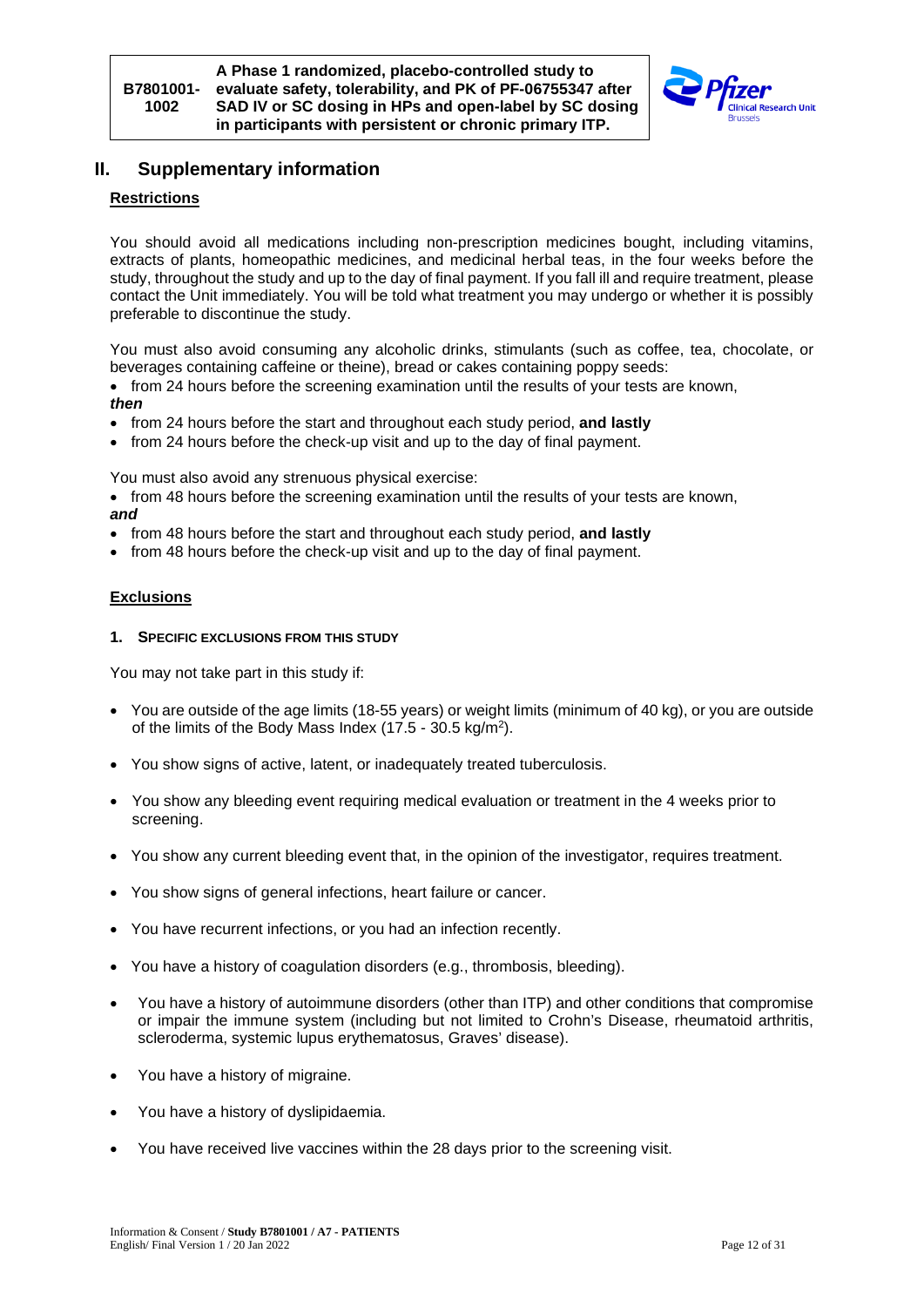

#### **2. COMMON EXCLUSIONS TO MOST OF THE STUDIES**

You may not take part in this study if:

- You are regularly taking medications, or you are suffering from a chronic illness (other than ITP).
- You are suffering from asthma or from any allergy to a medicine.
- You are suffering from any treated or symptomatic, seasonal allergies (hay fever) during the study.
- You smoke more than 5 cigarettes a day, or an equivalent quantity of tobacco
- You have taken part in another clinical study involving investigational medicines within the last 30 days. An approved COVID-19 vaccine is considered as a concomitant medication. Due to the potential for interference with vaccine efficacy, the last dose of an approved COVID-19 vaccine must be completed 28 days prior to dosing with PF-06755347.
- You have taken or you are taking drugs.
- You think you are at risk of being infected with the AIDS virus, hepatitis B or C.

#### <span id="page-12-0"></span>**Specific features of the study**

#### **1. BLOOD VOLUME**

The total quantity of blood taken during the study will be approximately 482 mL for Cohorts 13 and 14. The times for taking blood may change. Additional blood samples may be added provided the total volume of 550 mL is not exceeded.

Your body will quickly build up again this quantity of blood during the study.

Risk Detail: A blood draw may cause faintness, inflammation of the vein, pain, bruising, or bleeding at the site of puncture. There is also a slight chance of infection

#### **2. INJECTION SITE CHECK**

To be able to evaluate the tolerability of the study medicine we will examine the site of injection using a specific non-invasive test using a scale (for example: pain, skin reaction, etc.…). This test will be performed several times during the study.

Risk Detail: No risks are associated with the measuring.

#### **3. PICTURES**

Pictures of the injection site should be taken. You will not be identifiable.

Risk Detail: No risks are associated with the measuring.

#### **4. INTRAVENOUS CATHETER**

A catheter is a thin flexible tube that can be inserted into a blood vessel (artery or vein), enabling blood samples to be taken or liquid to be injected.

The catheter will be placed on Day 1 in a vein in your forearm. You could feel a little pain when the catheter is placed.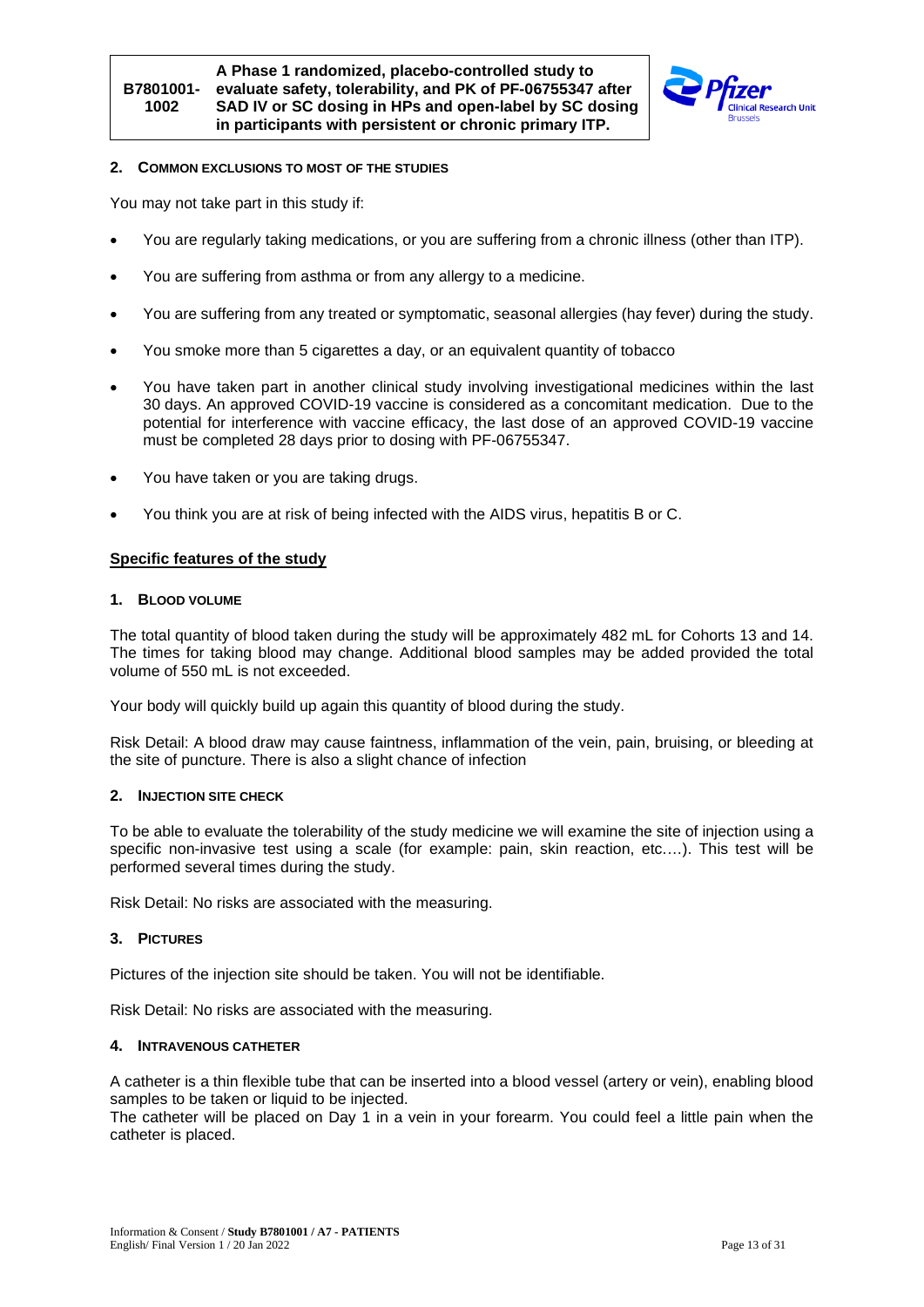



Risk Detail: The use of an IV catheter may cause pain, bruising, clotting, bleeding, and possibly infection at the catheter site.

#### **5. SUBCUTANEOUS ADMINISTRATION**

PF-06755347 will also be administrated subcutaneously (under the skin) in possibly several locations of your body, such as the arms, thigh, or abdomen. During a subcutaneous injection, a needle is inserted under the skin, rather than into a vein, which allows the fluid to slowly enter the injection site. The injection sites will be determined by the PCRU staff.

Risk Detail: The use of a subcutaneous injection may cause pain, bruising, clotting, bleeding, leakage of drug solution, and possibly infection at the treatment site.

#### <span id="page-13-0"></span>**6. OXIMETRY**

We will ask you to wear an electrode on your finger. This electrode will enable us to determine the percentage of oxygen circulating in your blood. This analysis is completely painless.

Risk Detail: No risks are associated with the measuring.

#### **7. CHEST RADIOGRAPHY**

We will ask you to go to a radiology centre. The aim of this radiography is to exclude signs of active, latent, or inadequately treated tuberculosis, general infections, heart failure or cancer. This analysis is completely painless.

Risk Detail: You may be concerned about radiation exposure from chest X-rays, especially if you have them regularly. But the amount of radiation from an X-ray is low — even lower than what you're exposed to through natural sources of radiation in the environment.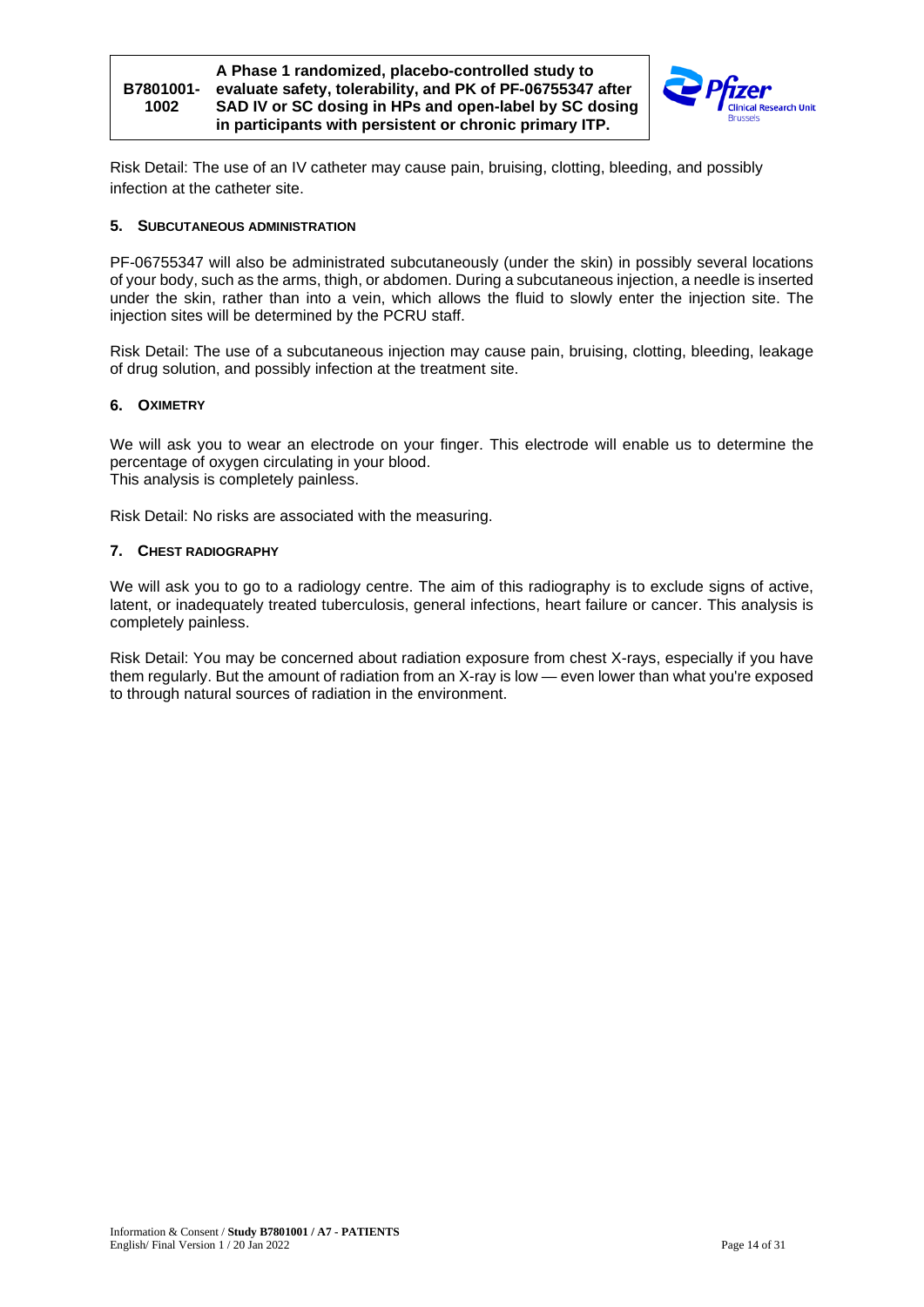

### <span id="page-14-0"></span>**Glossary**

**Antibodies:** Proteins able to recognize molecules or pathogens, such as bacteria and viruses, as a harmful agent in your body.

**Bilateral oophorectomy:** Ablation (surgical removal) of the ovaries.

**Bilateral salpingectomy:** Surgical removal of the fallopian tubes.

**Bioanalytical method:** Techniques used to measure the quantity of study medicine, metabolite, biomarkers, or proteins.

**Biobank:** Reserve of biological samples

**Biomarker:** A biomarker is a characteristic objectively measured and evaluated as an indicator of a disease or of the action of a medicine. Thus, for example, glucose is a biomarker for diabetes, and blood pressure is a biomarker for arterial hypertension (high blood pressure).

**Body Mass Index:** The Body Mass Index is calculated by dividing your weight (in kg) by your height (in m) squared. In practice, you just need to divide your weight by your height and then once again divide the result by your height. For example, if you are 1.70 m tall and you weigh 70 kg, your BMI index will be 24. This is calculated as follows: 70 kg  $/$  1.70 m = 41 and 41  $/$  1.70 m = 24.

**Chronic inflammatory demyelinating polyneuropathy (CIDP):** rare and progressive autoimmune disease that affects the nerves in the arms and legs.

**Complement factors:** The complement system is a part of the immune system.

**Cytokines:** Small proteins involved in the immune response signalling.

**DNA:** A molecule that is present in all cells, and which comprises the entire set of information necessary to the development and working of an organism. It is also the support of the heredity because it is wholly or partly transmitted during reproduction. It therefore carries the genetic information (the genotype) and constitutes the genome of living beings.

**Dyslipidaemia:** abnormal amount of lipids (e.g., triglycerides, cholesterol and/or fat phospholipids) in the blood.

**Genotyping:** The proteins that make up the machinery of the human organism are produced from chromosomes. The place on a chromosome that identifies a protein is called a gene. The analysis of a gene is called «genotyping».

**Hysterectomy:** Ablation (surgical removal) of the uterus.

**Immunogenicity:** Ability of a substance to induce an immune response

**Metabolite:** Compound resulting from the transformation of a medicine in a cell, in a tissue or in blood.

**Oximetry:** monitor placed on a finger to sense the amount of oxygen in the blood.

**Pharmacodynamics (PD):** The study of what the drug does to the body (mechanism, action).

**Pharmacogenomics:** study of the role of the genome in drug response.

**Pharmacokinetics (PK):** Assessment of the evolution of study drug concentrations in the blood before and after administration.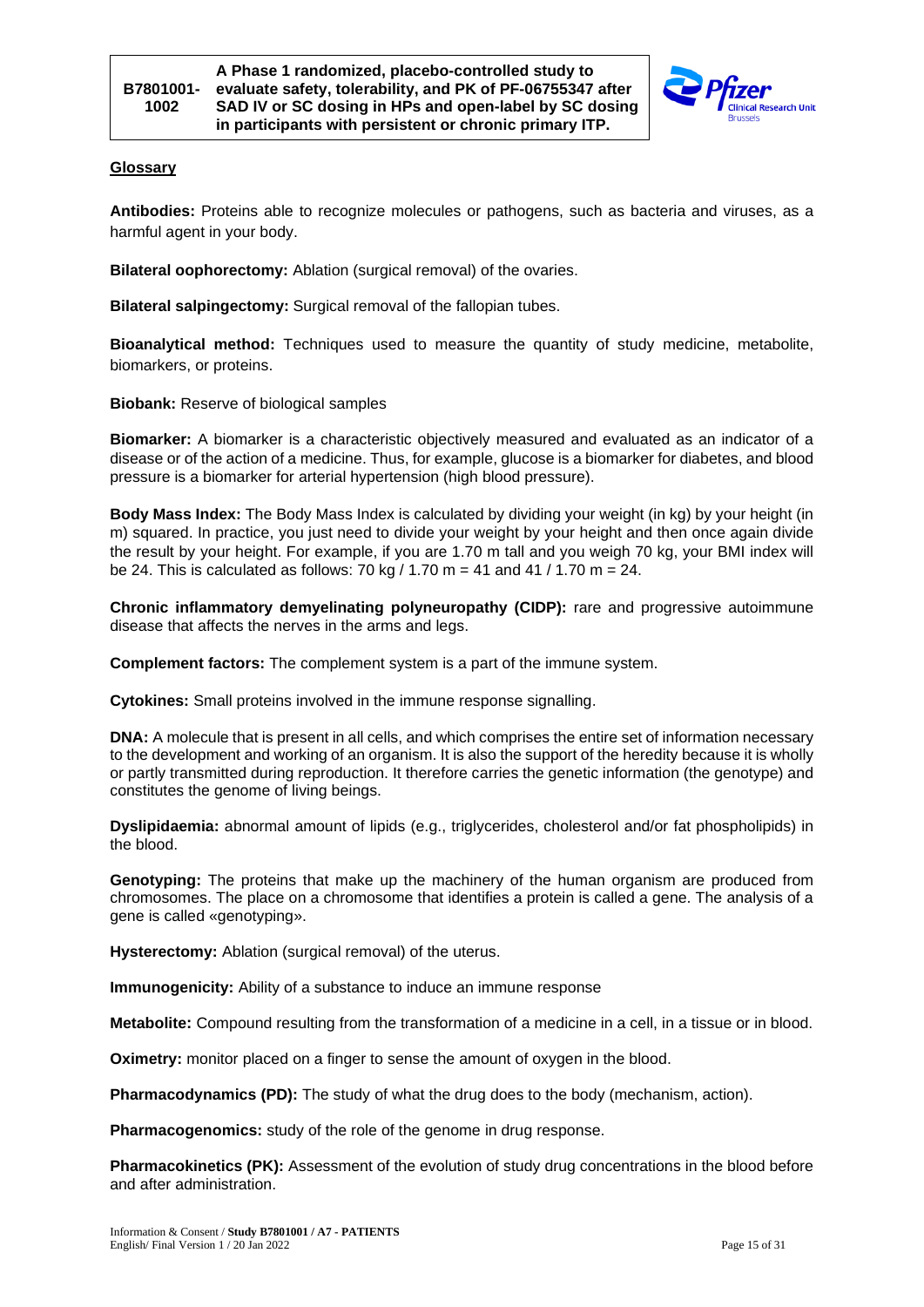

**Placebo:** is a substance or treatment which is designed to have no therapeutic value and is used as a control in testing new drugs.

**Plasma:** The liquid portion of the blood that bathes the other blood components (red blood cells, white blood cells, platelets).

**Primary immune thrombocytopenia (ITP):** disorder that can lead to easy or excessive bruising and bleeding. The bleeding results from unusually low levels of platelets — the cells that help blood clot.

**Protein:** Biological molecule composed of amino acids brought to the body through food processing by digestion followed by assimilation by the intestines, among others.

**RNA:** A biological molecule that is present in practically all living organisms, including certain viruses. The RNA is a molecule that is chemically very similar to DNA and it is also in general synthesised in the cells based on a DNA matrix of which it is a copy. Living cells use RNA as an intermediary support for the genes to generate the proteins they need. The RNA can fulfil numerous other functions and intervene in chemical reactions taking place in the cell.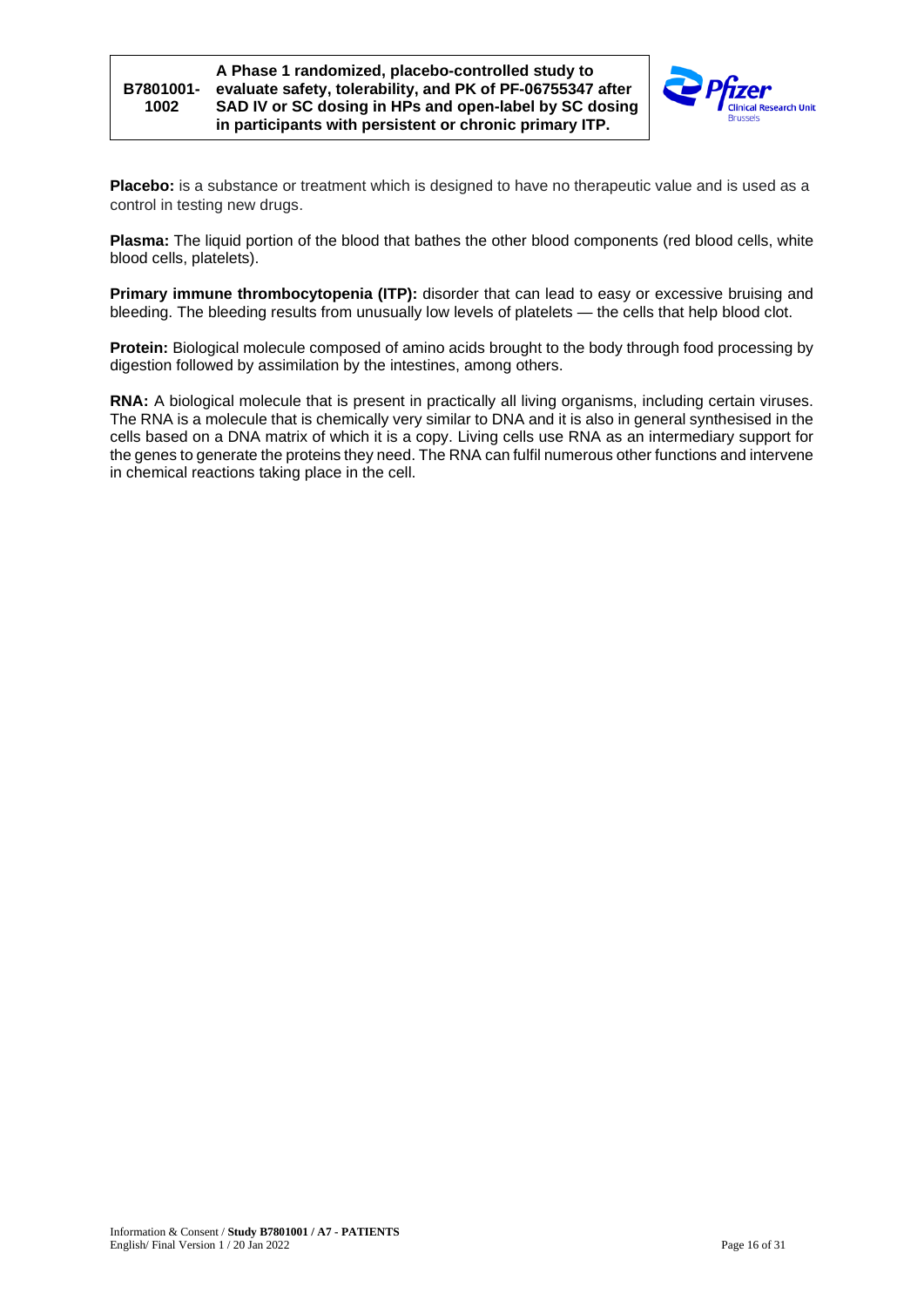

### <span id="page-16-0"></span>**Additional information on protecting participants and their rights in each clinical study**

#### *You must inform the study doctor of:*

- Any medicine or substance that you have taken in the last 28 days, that you are currently taking or that you intend to take;
- Any change in treatment that has taken place during the study;
- Any study exclusion criteria that would apply to you according to the information given by the doctor in charge:
- Any significant illness, past or present, including any consultation you have had with any doctor during the last six months, whether or not it resulted in medication or a drug prescription;
- Your history of drug taking alcohol consumption or smoking tobacco;
- <span id="page-16-1"></span>• Your participation in other clinical studies during the last 12 months.

### *Assistance or advice*

This study has been submitted to an independent Ethics Committee 'Comité d'Ethique Hospitalo-Facultaire Erasme-ULB', which has issued a favourable ethical opinion as regards to its implementation. The Ethics Committees are responsible for the protection of the subjects who take part in clinical research in accordance with the Law of 7 May 2004 concerning experiments on humans.

However, the decision as to whether to participate in this study must be your own personal decision. Under no circumstances should you take the Ethics Committee's favourable opinion as an incentive to take part in this study.

If you have any questions, concerns or complaints concerning the role of the Ethics Committee or your rights as a participant in a clinical study, you may contact the Ethics Committee 'Comité d'Ethique Hospitalo-Facultaire Erasme-ULB', on the following number during office hours: 02/555 37 07.

A description of this clinical study will be available on [http://www.ClinicalTrials.gov,](http://www.clinicaltrials.gov/) as required by legislation. This website will not contain information that can identify you. It will be no more than a summary of the results. You can check this website at any time. However, it may be several years before the research results are available online.

The ClinicalTrials.gov website is in English only. If you would like any help in understanding the contents of this website, please talk to your study doctor.

# <span id="page-16-2"></span>*Participant rights*

Before signing, do not hesitate to ask any questions that you consider useful. Take the time to discuss it with a person you trust if you so wish.

Your participation in this study is voluntary and you must remain free from any constraint. This means that you have the right not to take part or withdraw at any time without giving any justification, without losing your legal rights, even if you previously agreed to take part in it.

If you decide to withdraw from the study, we ask you to inform the study doctor and to undergo some follow-up examinations so that we can be sure that you are in good health. The doctor in charge of the study can decide to remove you from the study if she/he deems that it would be harmful for you to continue to continue to take part to it. The study may also be discontinued further to the discovery of new information concerning the product or if the Ethics Committee takes a new decision on the study.

You will be informed of any new data that may influence your wish to take part or not in the study.

If you agree to take part in the study, you must sign the informed consent form. The study doctor, or designee, will also sign this form and will thereby confirm that she/he has provided you with all the necessary information on the study. You shall receive a paper copy of that document.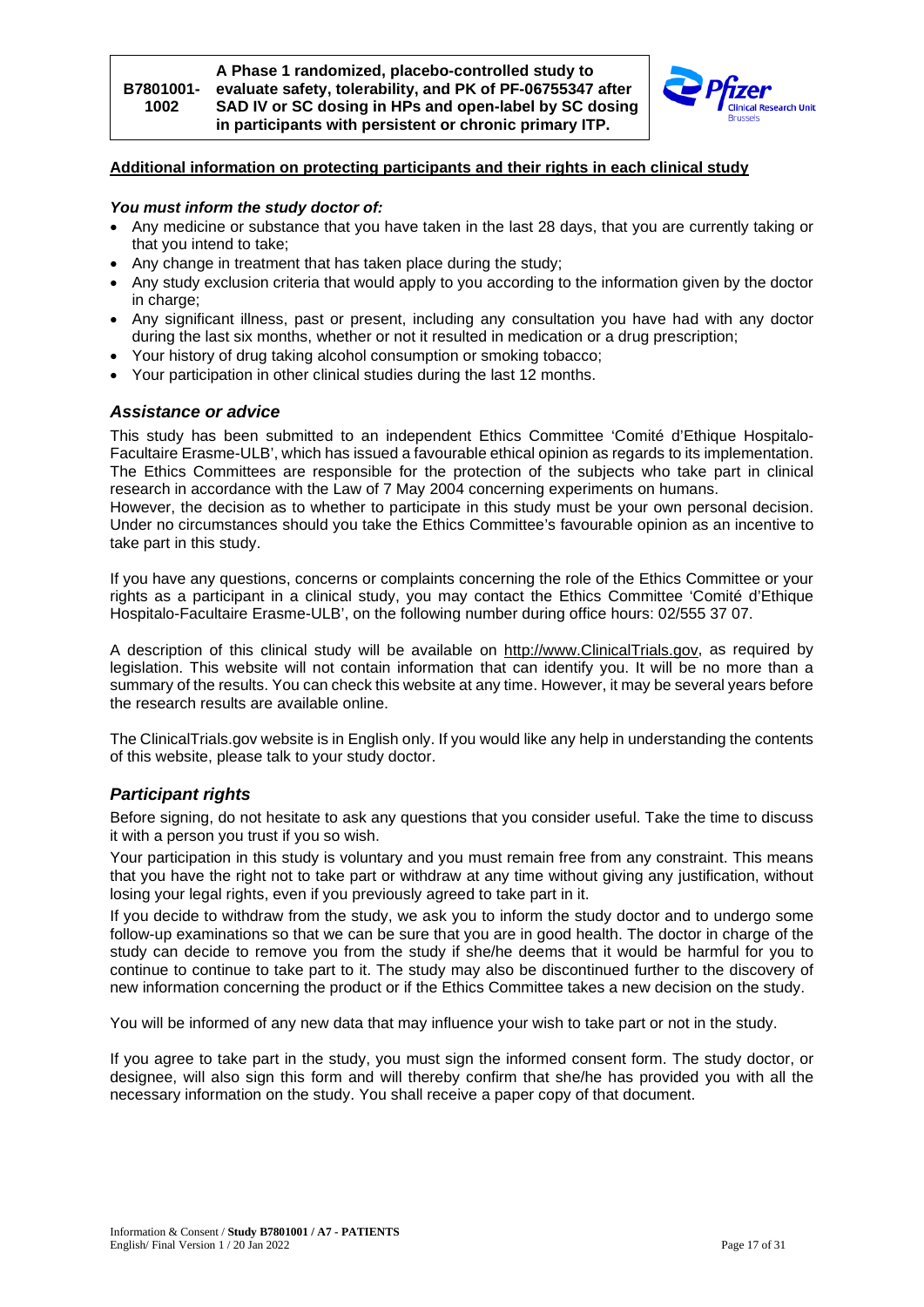



#### <span id="page-17-0"></span>*Compensation and insurance*

Your compensation for the inconveniences caused by your participation to the study will be available three weeks after the last contact (see point [12](#page-20-0) of the "Participant Agreement and Consent Form").

Any clinical study carries a risk, however small it is. If you suffer damage because of your participation in this study, you (or in the event of death, your dependants) will be compensated for this damage by the study sponsor in accordance with Article 29 of the Belgian Law related to experiments on humans (7 May 2004). You do not have to prove fault for this. In this regard, the sponsor has taken out an insurance policy.

You are therefore asked to report any new health problem to the investigator before consulting another doctor, taking any other medication, or receiving any other medical treatment. If, for any reason, you consult another doctor during this clinical study, you must inform him/her that you are taking part in a clinical study and present your clinical study participant card. This could be important in establishing a diagnosis and treating your complaints.

If the investigator believes that a link with the study is possible (the insurance does not cover the natural progression of your disease or the known side effects of your normal treatment), he/she will inform the study sponsor, which will initiate the declaration procedure to the insurance company. The latter will appoint an expert - if it considers it necessary - to assess whether there is a link between your new health problems and the study.

In the event of disagreement either with the investigator or with the expert appointed by the insurance company and whenever you feel it is appropriate, you or - in case of death - your dependents may bring proceedings against the insurer directly in Belgium (Insurer: Chubb European Group SE, policy number: BECANA07085, Tel: +32 (2) 516 97 11).

The law provides that the insurer may be summoned to appear either before the judge of the location where the event giving rise to the damage occurred, or before the judge of your domicile, or before the judge of the insurer's registered offices.

Provision has been made for insurance to cover research injury liability of the sponsor established in relation to the clinical trial.

### <span id="page-17-1"></span>*Protection of your personal data*

Your participation in the study means that you accept that the study doctor will collect data about you as specified in this document (the "Personal Data") such as name, postal address, email address, phone number, date and place of birth, sex, age, your general practitioner's name (with your consent), bank details, as well as ethnic origin and data relating to your health status, and that the study sponsor (Pfizer) will use this Personal Data for research purposes as specified in this document, and for scientific and medical publications on that research (fully anonymously).

Your Personal Data will be collected, stored, accessed and otherwise processed in compliance with the applicable EU and Belgian laws on clinical trial, and with the applicable EU and Belgian privacy legislations as they may be amended or repealed and replaced from time to time (collectively referred to as "Data Privacy Laws") and as specified in the annex "Supplement related to personal data protection" (p. [26\)](#page-25-0).

You have the right to consult, correct or request deletion of your Personal data by writing to the following address: Participants Recruitment Department, Pfizer Clinical Research Unit, route de Lennik 808, 1070 Brussels. Should communicating your Personal Data potentially jeopardise the results of the study, we may ask you to wait until the end of the study to access these Personal Data.

If you want to ask for removal of Your Personal Data, please send a signed and dated letter to Participants Recruitment Department, Pfizer Clinical Research Unit, route de Lennik 808, 1070 Brussels. Your data will be deleted by Pfizer and will no longer be stored or processed by us (except for your letter requesting the removal – see point G of the "Supplement related to personal data protection"). You will therefore not be able to participate in any of our future studies.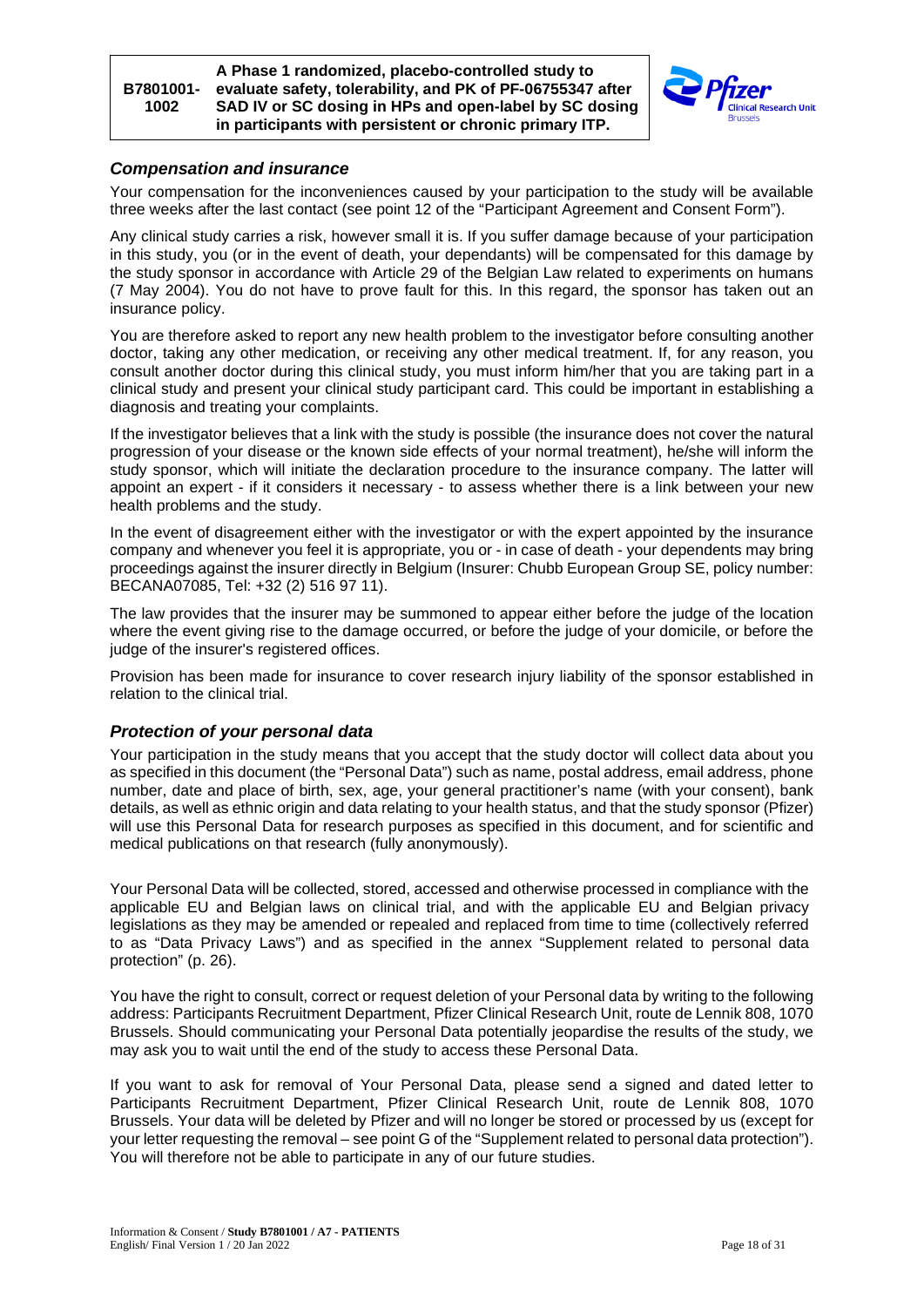

However, if you have taken part in a study or a screening, we will not be able to delete your data, but your file will be inactivated, and you will not be contacted again.

#### <span id="page-18-0"></span>**Monitoring of non-participation in other clinical studies**

Our Pfizer Clinical Research Unit, located on route de Lennik 808, 1070 Anderlecht (Brussels) takes part in the « Verified Clinical Trials LLC ("VCT") programme.

The aim of this database is to enable us to ensure that participants are not taking part in several phase I clinical studies at the same time. In addition, this system will enable us to enhance your protection, as well as the quality of the data for the study that you will be taking part in. For more information regarding VCT, please refer to the separate VCT consent form.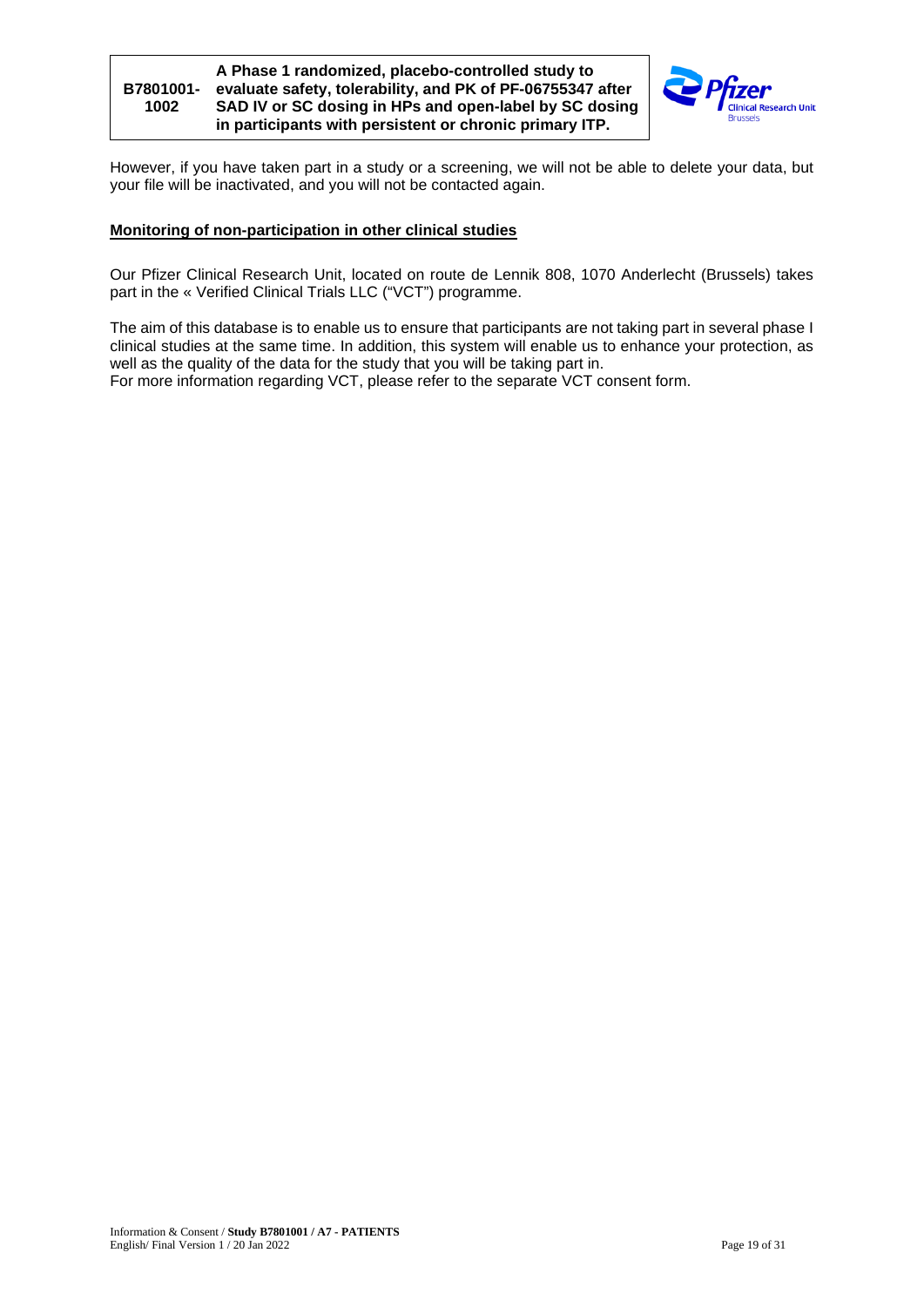

# <span id="page-19-0"></span>**PARTICIPANT AGREEMENT AND CONSENT FORM**

| <b>Principal Investigator</b> | Dr Isabelle Huyghe |
|-------------------------------|--------------------|
|                               |                    |

- 1. I freely agree to take part in this study.
- 2. I have received full explanations from the people in charge of the study about the nature, purpose, and likely duration of the study, and about what is expected of me. I have also been informed of all the possible side effects. The information document, which was sent to me, is attached hereto and is an integral part thereof. I have informed the study doctor of my medical history, of the medications I may have taken, and of any other studies I may have participated in. In this regard, I was given the Study Information Leaflet pertaining to the abovementioned study.
- 3. I have been given the opportunity to question the study doctor on all aspects of the study and have understood the advice and information given as a result.
- 4. I have been informed that a blood sample will be taken for HIV, Hepatitis B and C screening. I have also been informed that blood samples will be taken, to study biological substances including my genes, to help us learn more about the study drug. The sample will be held in a Pfizer designated facility for up to 50 years.

Research results will not be communicated to me or my doctor.

- 5. I agree to comply with any instruction given during the study and to co-operate faithfully with the study doctor and to tell him/her immediately if I suffer any change of any kind in my health or wellbeing or any symptoms of whatever kind.
- 6. I undertake to be present on the premises of the Pfizer Clinical Research Unit for the whole period spent in hospital, and for the outpatient visits scheduled within the context of this study. I know non-compliance with this obligation could be detrimental to my health if I experienced an undesirable effect and could not immediately gain access to the appropriate medical care.
- 7. I shall not donate blood during the study, nor for two months before or after the trial.
- 8. I undertake to comply with the study restrictions as they are mentioned under "II Supplementary information" (page [12\)](#page-11-1). If a violation of these commitments were confirmed by laboratory tests, I could be excluded from the study.
- 9. I understand that data about me will be collected throughout my participation in this study and that the Investigator and the Sponsor of the study will guarantee the confidentiality of these data. I agree to my personal data being processed as described under "Protection of your personal data" in the section "Additional information on protecting participants […]" (page [17\)](#page-16-0). I also consent to these data being transferred to and processed in countries other than Belgium*.*
- 10. Although my name must never appear in the report of the study disclosed to third parties, I expressly authorise the company Pfizer to pass on the results of this study to the competent medical or pharmaceutical authorities, both Belgian and foreign, to technical advisers, whether or not linked to the company, and to publish the results.
- 11. It is understood that I am free to leave the study at any time without having to justify my decision and without losing my legal rights. However, I shall, in that case, continue to benefit from all treatments and check-ups my condition may require.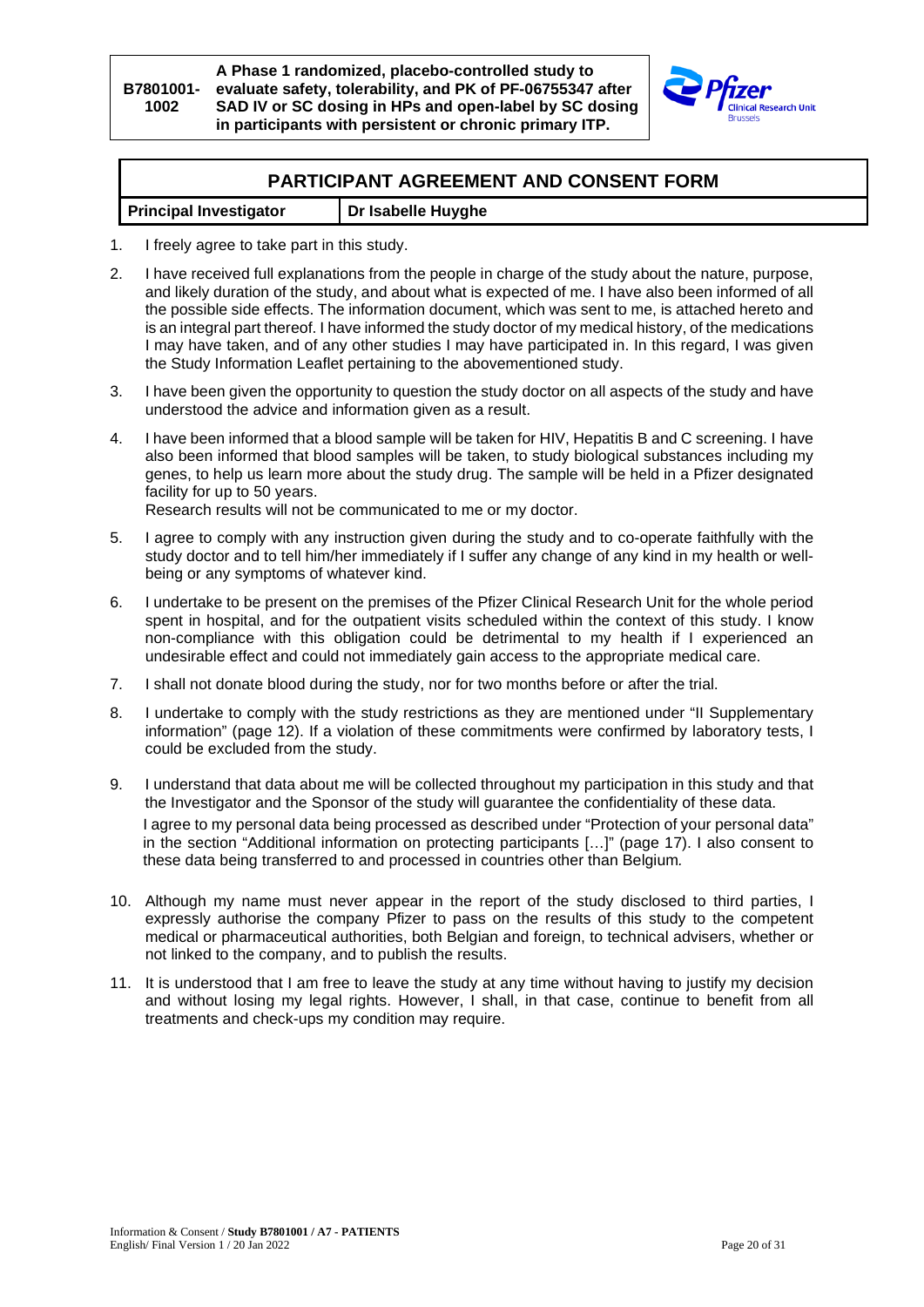

- <span id="page-20-0"></span>12. The company sponsoring the study confirms that:
- i) I shall receive the sum of **€ 3,315.00** (three thousand three hundred fifteen euros) for a participation of 19 weeks duration in this study.

If I need to withdraw from the study for medical reasons evaluated by the Investigator as related to the study, I shall however receive a full payment of the above-mentioned amount for my participation. If I withdraw from the study for other medical reasons or other reasons not associated with my participation in the study, I shall receive a compensation proportional to the duration of my participation.

Should I have to come back for additional visits after the end of the study I shall receive **€ 250.00**  (two hundred and fifty euros) per month and **€ 55.00 (fifty-five euros) for each visit.**

If changes are made to the original calendar of the study as provided at the time of first dosing, the compensation amount will be reviewed proportionally to the duration of the new calendar.

If my participation is ended for not respecting the restrictions, I shall be removed from the study, and my compensation amount shall be reviewed proportionally to the duration of my participation.

In addition, **I will be compensated for my travel expenses** (a lump sum) based on the journey from the address where I officially reside, and the number of journeys made.

- ii) The sponsor has subscribed a no-fault insurance to cover injuries or significant deterioration in health or well-being in connection to my participation in the study.
- 13. I have been made aware of the reasons for which personal data will be processed and/or transferred as part of the study and of my legal rights concerning these personal data as described in the Participant Information Sheet.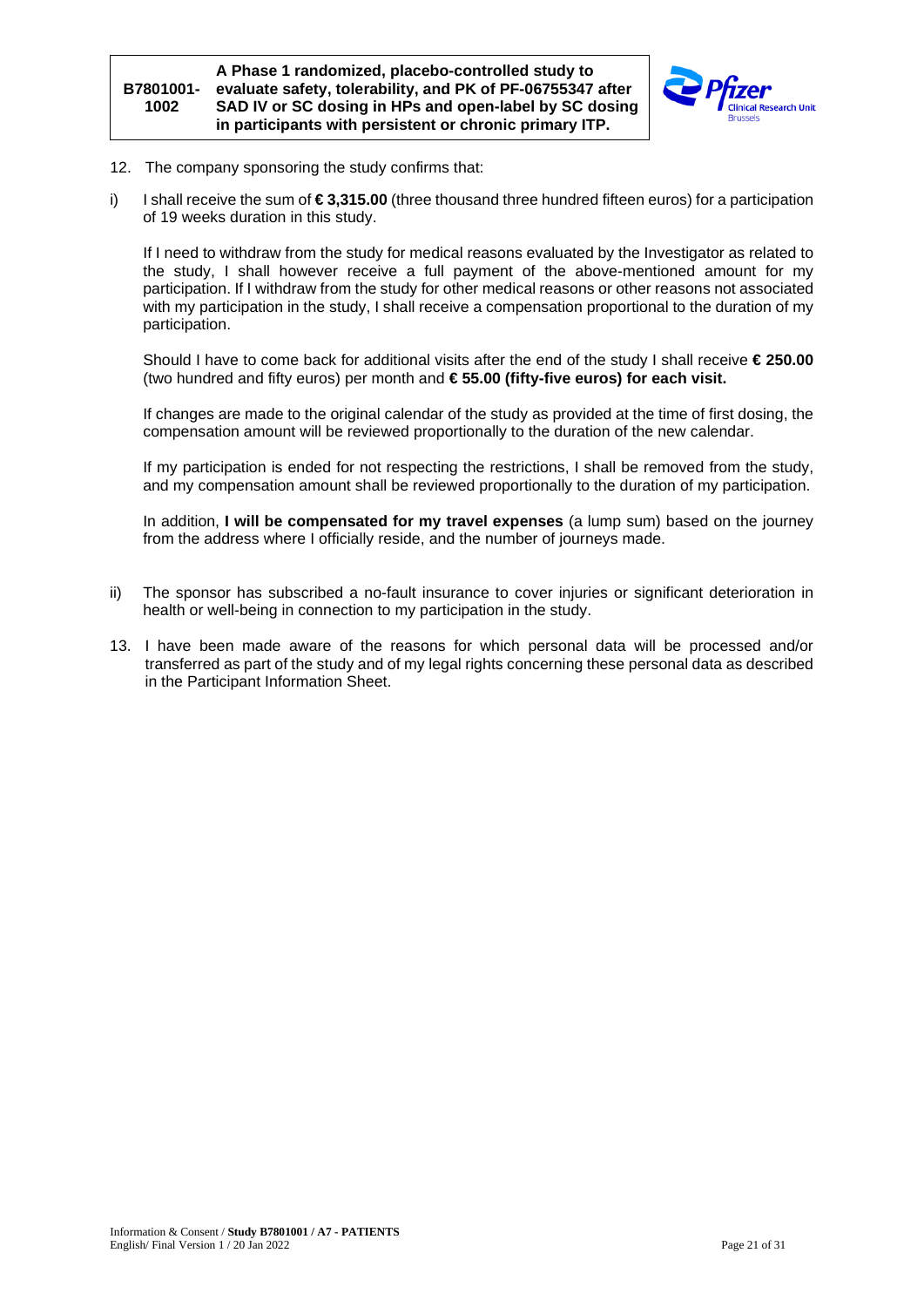# <span id="page-21-0"></span>**Signatures:**

<span id="page-21-1"></span>*In agreement, the participant:*

Printed name of participant

\_\_\_\_\_\_\_\_\_\_\_\_\_\_\_\_\_\_\_\_\_\_\_\_\_\_\_\_\_\_\_\_\_\_\_\_\_\_\_\_\_\_\_\_\_\_\_\_ \_\_\_\_\_\_\_\_\_\_\_\_\_\_ Signature of participant  $\blacksquare$ 

§Participant/impartial witness must personally date their signature.

\_\_\_\_\_\_\_\_\_\_\_\_\_\_\_\_\_\_\_\_\_\_\_\_\_\_\_\_\_\_\_\_\_\_\_\_\_\_\_\_\_

# <span id="page-21-2"></span>*Person Obtaining Consent:*

I hereby confirm having provided the participant with all the necessary information about the study, without exercising any pressure to cause the subject to participate. I further confirm that I have handed over a copy of the Information and Consent Leaflet signed by the participant and by me, and that I am willing to answer any additional questions if necessary. I state that I work in compliance with the ethical principles set out in the "Helsinki Declaration" and the Belgian Law of 7 May 2004 concerning experiments on humans.

\_\_\_\_\_\_\_\_\_\_\_\_\_\_\_\_\_\_\_\_\_\_\_\_\_\_\_\_\_\_\_\_\_\_\_\_ Printed Name of the Person Conducting the Consent Discussion

\_\_\_\_\_\_\_\_\_\_\_\_\_\_\_\_\_\_\_\_\_\_\_\_\_\_\_\_\_\_\_\_\_\_\_\_\_\_\_\_\_\_\_\_\_\_\_\_ \_\_\_\_\_\_\_\_\_\_\_\_\_\_ Signature of the Person Conducting the Consent Discussion <sup>†</sup> Date of Signature

†The investigator, or an appropriately qualified and trained person designated by the investigator to conduct the informed consent process, must sign and date the consent document during the same discussion when the participant signs the consent document.

# <span id="page-21-3"></span>*Consent for Participant Who Cannot Read:*

The study participant has indicated that he/she is unable to read. One or more members of the study team read the consent document to the study participant, discussed it with the study participant, and gave the study participant an opportunity to ask questions.

\_\_\_\_\_\_\_\_\_\_\_\_\_\_\_\_\_\_\_\_\_\_\_\_\_\_\_\_\_\_\_\_\_\_\_\_\_\_\_\_\_ Printed name of impartial witness ‡

Signature of impartial witness Date of signature<sup>§</sup>

Not applicable (*Check this box if the Signature of an impartial witness is not required. Signature of an impartial witness is required if the participant cannot read.*)

\_\_\_\_\_\_\_\_\_\_\_\_\_\_\_\_\_\_\_\_\_\_\_\_\_\_\_\_\_\_\_\_\_\_\_\_\_\_\_\_\_\_\_\_\_\_\_\_ \_\_\_\_\_\_\_\_\_\_\_\_\_\_

§Participant/impartial witness must personally date their signature.

‡ Impartial Witness: A person, who is independent of the study, who cannot be unfairly influenced by people involved with the study, who attends the informed consent process if the participant cannot read, and who reads the informed consent and any other written information supplied to the participant. *See* Guidance for Industry E6 Good Clinical Practice: Consolidated Guidance.



**B7801001- 1002**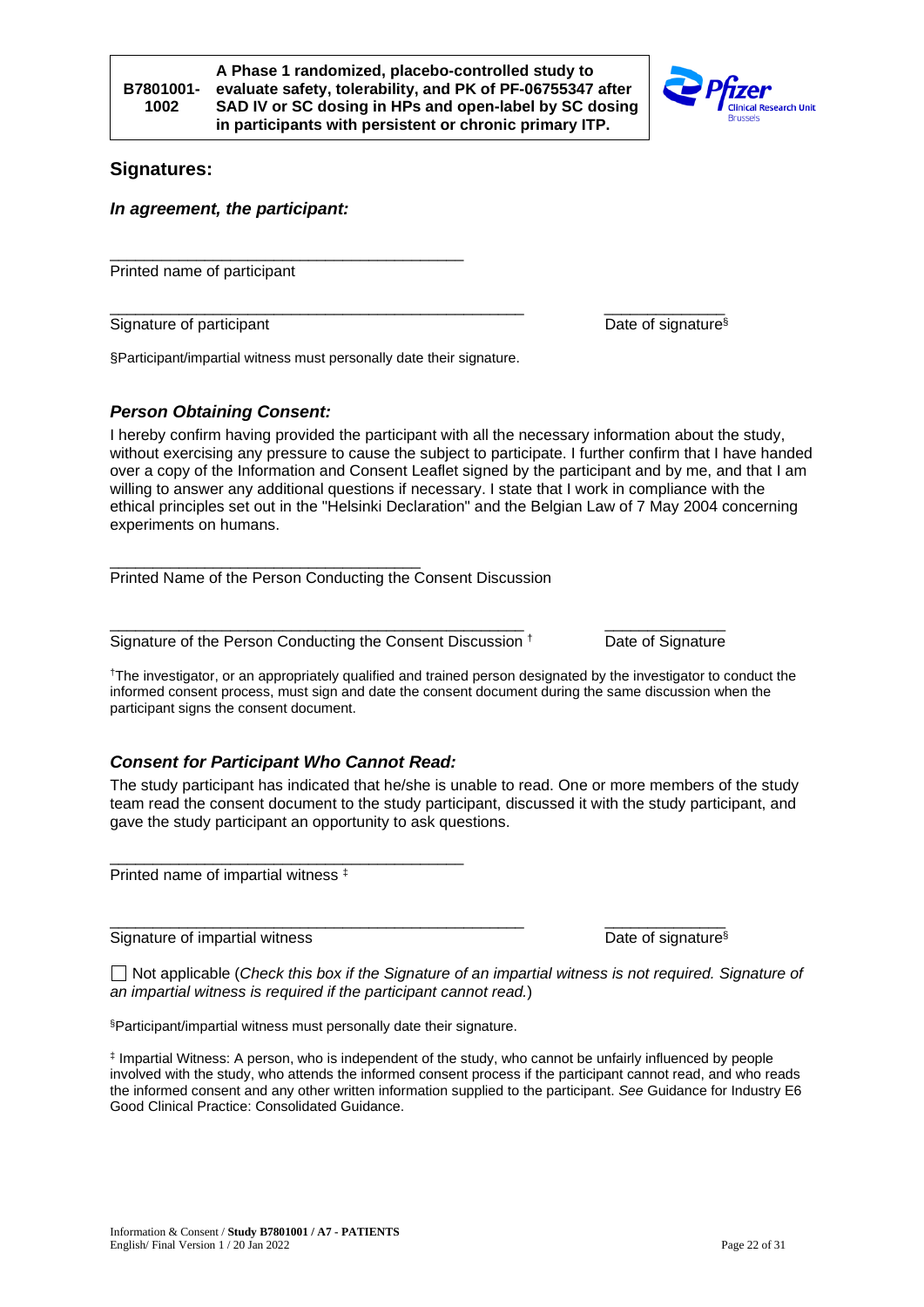

#### **ADDITIONAL CONSENT REQUEST USE OF BIOLOGICAL SAMPLES FOR ADDITIONAL RESEARCH (OPTIONAL FOR PARTICIPANTS)**

- <span id="page-22-0"></span>The Sponsor would like your permission to use some or all the samples collected in this study for additional research that may or may not be related to the study. This additional use of your sample(s) is called "Additional Research".
- If you decide to participate in this Additional Research, you do not have to provide any new samples because the sample(s) that have already been collected in the study will be used for this Additional Research.
- The below request is optional, and you do not have to agree. You may take part in the study and contribute samples for use in the study even if you do not want your samples to be used for Additional Research.

### **PURPOSE OF THIS ADDITIONAL RESEARCH**

The aim of this Additional Research is to use these biological samples and the data obtained from them to understand diseases and to advance science, including development of other medicines or treatments.

- This Additional Research involves studying your biology. It may involve studying biological substances in your sample(s), including your genes.
- The Additional Research might include exploratory research of any disease or condition and is not limited to the disease or condition that is the focus of the study. It may not be possible to link the results of the exploratory research to individuals, including you. The sponsor does not plan to return information from this Additional Research to you or to the study Principal Investigator.

The sponsor may share the samples and data from them with other researchers and collaborators. Further information about this is explained in the privacy section below.

Specimens will be stored in a Pfizer-designated facility, for as long as they are useful for scientific research, which may be for up to 50 years.

### **POSSIBLE BENEFITS OF PARTICIPATING IN THIS ADDITIONAL RESEARCH**

This Additional Research is for research purposes only. There is no direct benefit to you from taking part. Information learned from the Additional Research may help other people in the future and help in the development of new medicines or treatments.

# **WITHDRAWAL OF CONSENT**

You can change your mind at any time about allowing your biological samples to be used for this Additional Research. Inform the study doctor that you would like to end your participation in the Additional Research.

### **COMPENSATION**

You will not be compensated for taking part in this Additional Research.

**The sponsor may use information from this Additional Research to develop products or processes from which the Sponsor could make a profit. There are no plans to pay you or provide you with any products developed from this Additional Research. The sponsor will own or have rights to all products or processes that are developed using information from your samples.**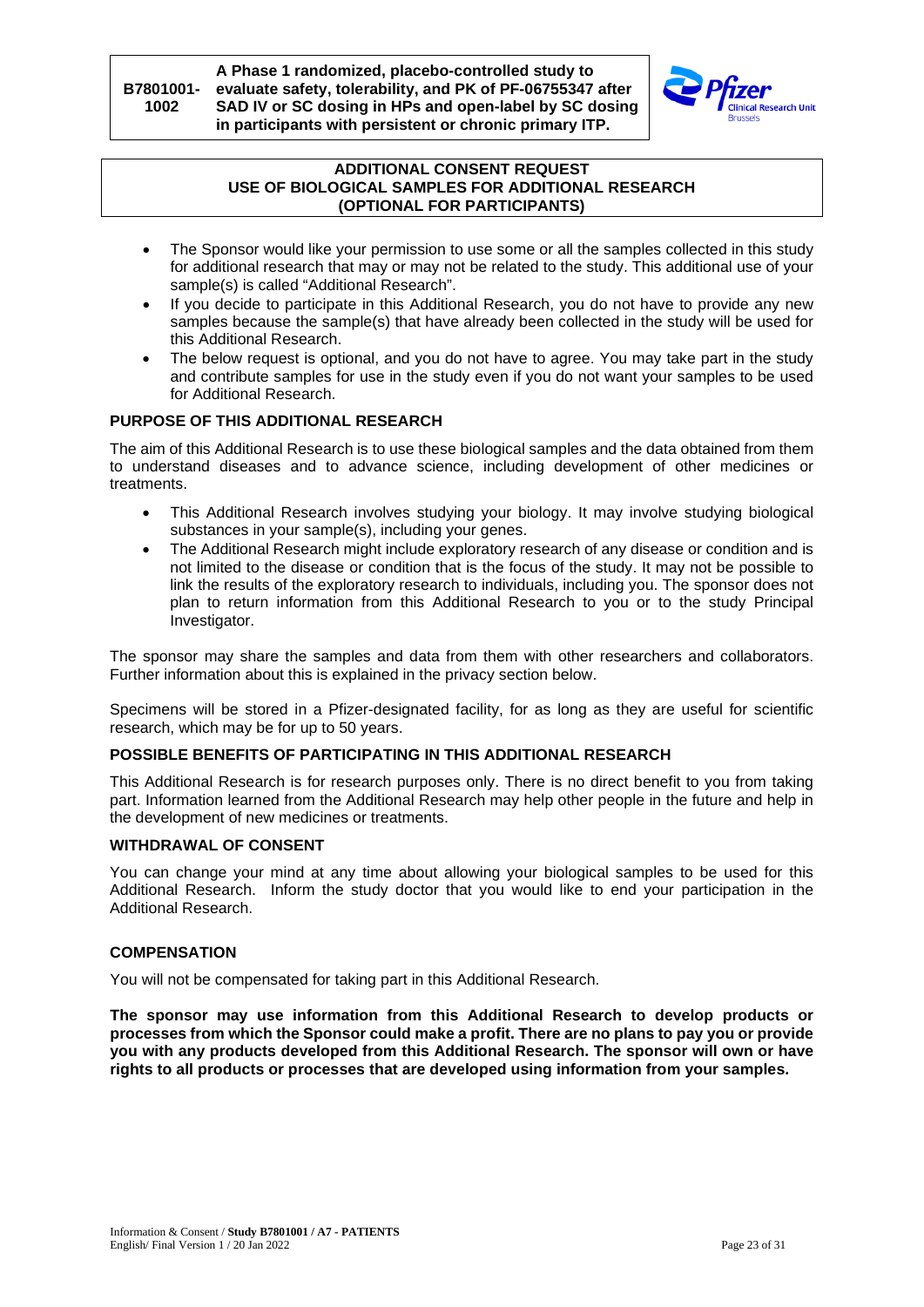



## **PRIVACY PROTECTION**

See section "Protection of your personal data" (page [18\)](#page-17-1).

#### **CONTACT INFORMATION**

The medical team will answer your questions or concerns regarding the Additional Research before, during, and after the research study.

Please refer to the main consent for contact information if you need to reach the medical team or wish to speak with someone not involved with the research study.

# **PARTICIPANT AGREEMENT AND CONSENT FORM FOR THE ADDITIONAL RESEARCH**

- 1. I have read and understood the information about this Additional Research.
- 2. I have been given enough time and opportunity to ask about the details of the Additional Research and to decide whether to participate.
- 3. I voluntarily agree to take part in this Additional Research. I do not give up any of my legal rights by signing this consent document.
- 4. I have been informed that I will receive a signed and dated copy of this document.

| First Name                                                                                                      |                                                                           |
|-----------------------------------------------------------------------------------------------------------------|---------------------------------------------------------------------------|
| Name <b>Name</b>                                                                                                |                                                                           |
|                                                                                                                 | YES, I AGREE TO MY SAMPLE(S) BEING USED FOR<br><b>ADDITIONAL RESEARCH</b> |
| Signature                                                                                                       |                                                                           |
| Signature date                                                                                                  |                                                                           |
| First Name                                                                                                      |                                                                           |
| Name and the state of the state of the state of the state of the state of the state of the state of the state o | NO, I DO NOT AGREE TO MY SAMPLE(S) BEING USED FOR                         |
|                                                                                                                 | <b>ADDITIONAL RESEARCH</b>                                                |
| Signature                                                                                                       |                                                                           |
| Signature date                                                                                                  |                                                                           |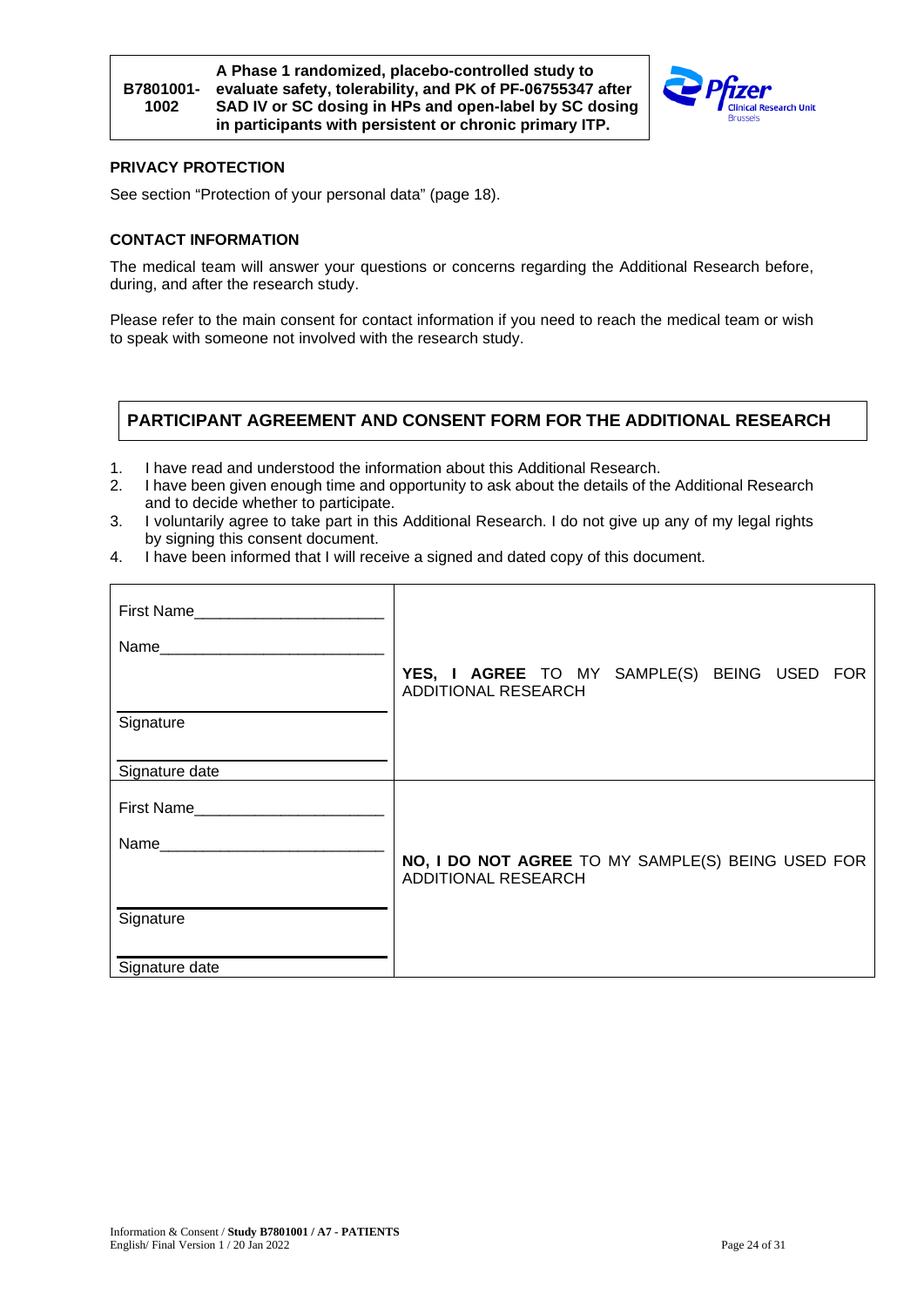

# **SUPPLEMENT RELATED TO PERSONAL DATA PROTECTION**

# **Contents**

| B. Who will use my personal data, how will they use it, and where will it be stored? 26        |  |
|------------------------------------------------------------------------------------------------|--|
| C. What happens to my personal data that is sent outside the study site?  27                   |  |
|                                                                                                |  |
|                                                                                                |  |
| F. How will my personal data be protected when transferred from the study site to the Sponsor? |  |
|                                                                                                |  |
| G. What are my data protection rights? Whom may I contact about these rights or any concerns   |  |
|                                                                                                |  |
|                                                                                                |  |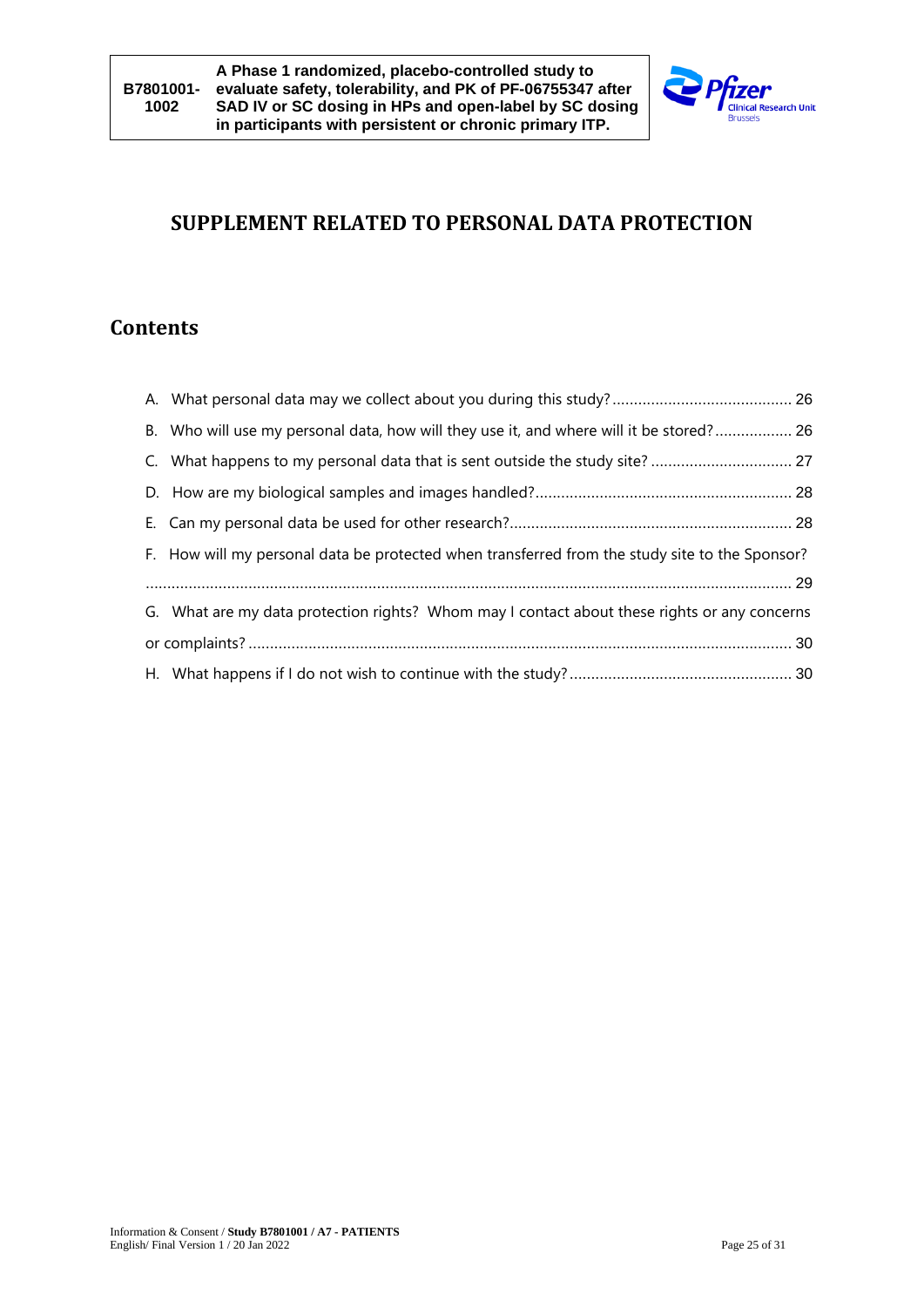

This **Supplement related to personal data protection** describes how we will collect, use, and share your personal data. It also describes your rights as data subject of whom personal data are being collected and processed. Your personal data shall be processed in compliance with the General Data Protection Regulation and the Belgian law of 30 July 2018 relating to the protection of natural persons with regards to the processing of their personal data.

# <span id="page-25-0"></span>**A. What personal data may we collect about you during this study?**

The study team and others assisting with your study-related care will collect information related to you (personal data), in the framework of the study. Amongst these personal data; some are sensitive data. These data may include:

- **Information that directly identifies you** such as your name, address, telephone number, e-mail address, date and place of birth, national ID number.
- **Your bank details.**
- **With your consent, the identification of your general practitioner.**
- **Sensitive personal data** such as your medical history, data from this study (including study results from tests and procedures), demographics (for example, age and gender) and other sensitive personal data that is needed for this study such as ethnic origin, genetic information, sexual orientations, HIV/AIDS, tuberculosis, dietary preferences.
- **Data from testing and analysis of biological samples** (such as blood or urine) **and images** (such as X-rays, CT-Scans, and medical photographs). This may also include genetic information.
- **Data captured from electronic devices** if you complete the consent process using the eConsent tablet or if you use a mobile application or other digital tool during the study. This information may include data about your use of the eConsent tablet, application, or tool, such as the length of time it takes you to complete the consent process, the number of times you scroll between pages or click on the hyperlinked items, your electronic signature. Mobile applications and other digital tools used in the study may have their own privacy policies. Those policies provide additional information about the data processing activities performed by the digital tools.

### <span id="page-25-1"></span>**B. Who will use my personal data, how will they use it, and where will it be stored?**

Any personal data collected about you during this study will be stored by the study team at your study site. The study team must keep your personal data private.

Your personal data shall be accessed by:

- The study doctor and other study team members;
- The Sponsor and its representatives (including its affiliated companies);
- People, or organizations providing services for, or collaborating with, the Sponsor;
- Any organization that obtains all or part of the Sponsor's business or rights to the product under study;
- Government or regulatory authorities (including those in other countries); and
- Institutional Review Board(s) (IRB) or Independent Ethics Committee(s) (IEC) overseeing this study.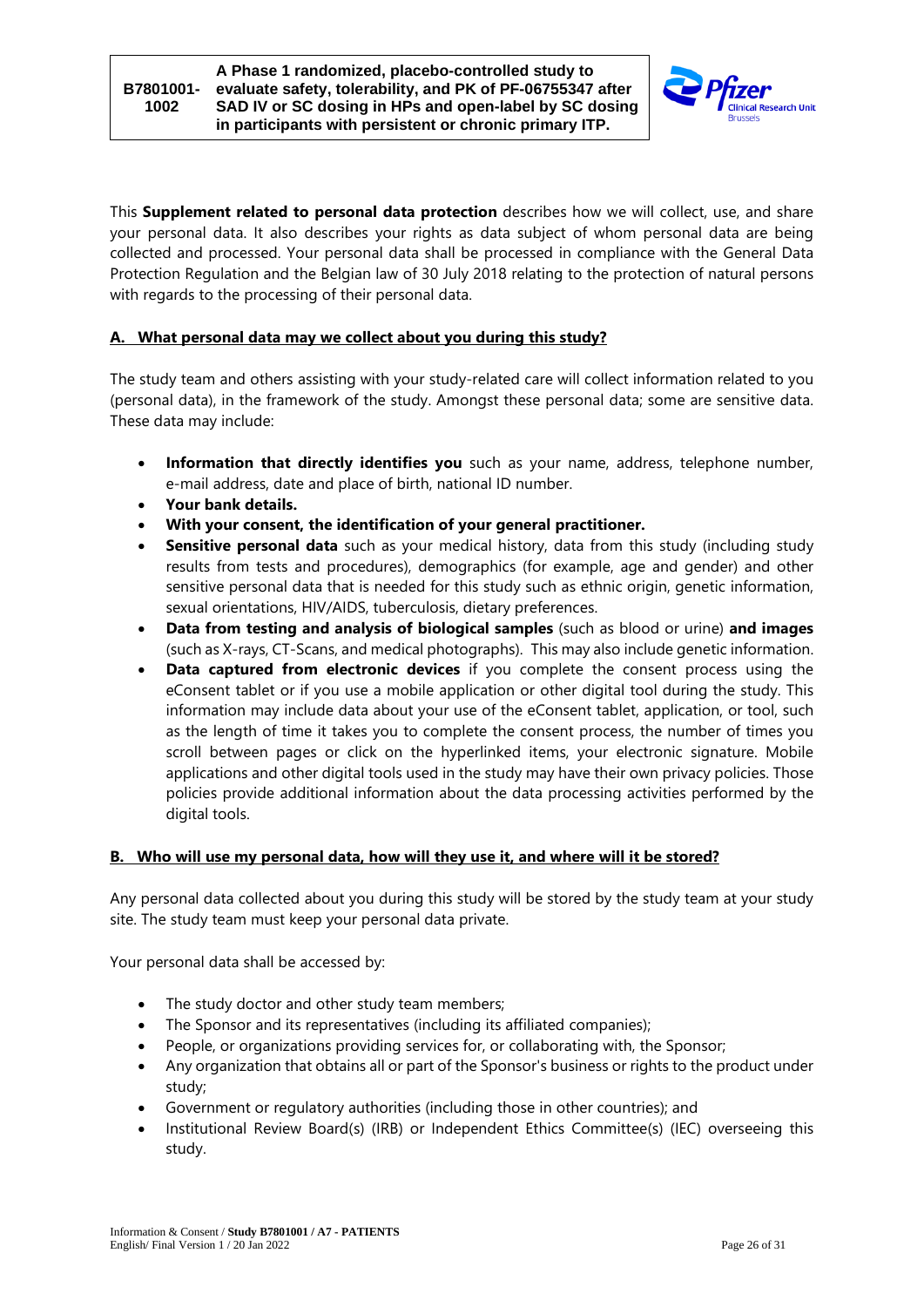#### **B7801001- evaluate safety, tolerability, and PK of PF-06755347 after 1002 A Phase 1 randomized, placebo-controlled study to SAD IV or SC dosing in HPs and open-label by SC dosing in participants with persistent or chronic primary ITP.**



The individuals and groups listed above will use your personal data to conduct this study, and to comply with legal or regulatory requirements, including to:

- determine if you are eligible for this study;
- provide you with reimbursement for your time, effort and certain expenses related to your participation;
- verify that the study is conducted correctly, and that study data are accurate;
- answer questions from IRB(s), IEC(s), or government or regulatory agencies;
- assess your use of electronic devices in the study, for example, to determine how long it takes you to complete any e-consent module used for the study and your comprehension of the econsent process;
- contact you during and after the study (if necessary);
- follow-up on your health status, including using publicly available sources should the study team be unable to contact you using information held on file;
- protect your vital interests or the interests of your pregnant partner (for example, a critical medical situation, such as providing information to an emergency department of a hospital where you are being treated); and
- answer your data protection requests (if any).

The study site will retain your personal data for the period necessary to fulfil the purposes outlined in the consent document(s). This period could be up to 25 years after the end of the study.

If you provide someone else's personal data (for example, an emergency contact or details of family medical history) you should make them aware that you have provided the information to us. We will only use such personal data in accordance with this informed consent and applicable law.

### <span id="page-26-0"></span>**C. What happens to my personal data that is sent outside the study site?**

Before the study team transfers your personal data outside the study site, the study site will replace your name with a unique code and remove information that directly identifies you. We call this "**Coded Information**." The study site will keep the link between the code and your personal data confidential, and the Sponsor will not have access to that link. The Sponsor's employees and representatives are required to protect your Coded Information and will not attempt to re-identify you.

Your Coded Information will be used by the following persons:

- The Sponsor and its representatives (including its affiliated companies);
- People and/or organizations providing services to or collaborating with the Sponsor;
- Any organization that obtains all or part of the Sponsor's business or the rights to the product under study;
- Other researchers;
- The IRB or IEC that approved this study;
- Government or regulatory authorities, if necessary;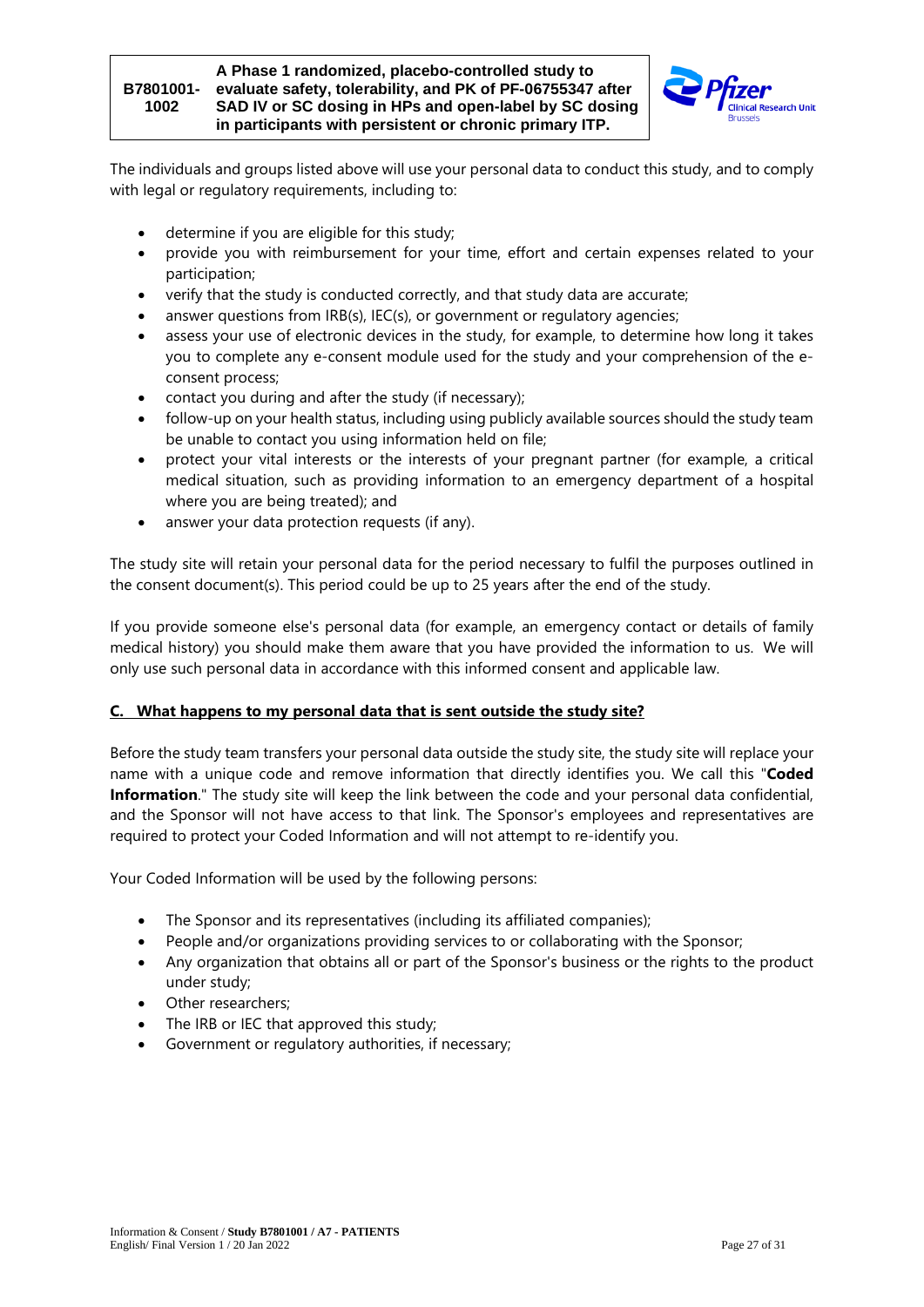

The above parties may use your personal data for the following purposes:

- **Conducting the study**, including:
	- o Examining your response to PF-06755347;
	- o Understanding the study and the study results; and
	- o Assessing the safety and efficacy of PF-06755347.
- **Complying with legal and regulatory duties** such as:
	- o Ensuring the study is conducted according to good clinical practice;
	- o Making required disclosures to IRB(s), IEC(s), or government or regulatory authorities;
	- o Seeking approval from government or regulatory authorities to market PF-06755347 (it is possible that these government or regulatory authorities may disclose your Coded Information to other researchers for the conduct of future scientific research); and
	- o Sharing study data with other researchers not affiliated with the Sponsor or study team (including through publication on the internet or other media). However, information that could directly identify you will not be made available to other researchers.
- Publishing summaries of the study results in medical journals, on the internet or at educational meetings of other researchers. You will not be directly identified in any publication or report of the study. But some journal representatives may need access to your Coded Information to verify the study results and ensure the research meets the journal's quality standards. Also, journals may require that genetic and other information from the study that does not directly identify you be made available to other researchers for further research projects.
- **Improving the quality, design and safety** of this study and other research studies.

The Sponsor will retain your Coded Information for the period necessary to fulfil the purposes outlined in the consent document(s). This period could be up to 25 years after the end of the study.

### <span id="page-27-0"></span>**D. How are my biological samples and images handled?**

If biological samples or images of you are taken during the study, those samples and images will be handled in the same way as your Coded Data. All samples will be treated as required by law. Sometimes your study site may be unable to remove information that can identify you from your images before sending images to the Sponsor and its representatives.

### <span id="page-27-1"></span>**E. Can my personal data be used for other research?**

Your Coded Information may be used to advance scientific research and public health in other projects that will occur in the future. Currently, we do not know the specific details of these future research projects. However, if your biological samples are collected, those samples, with their related data, will only be used for other research if you agree and confirm by signing the Additional Consent Request.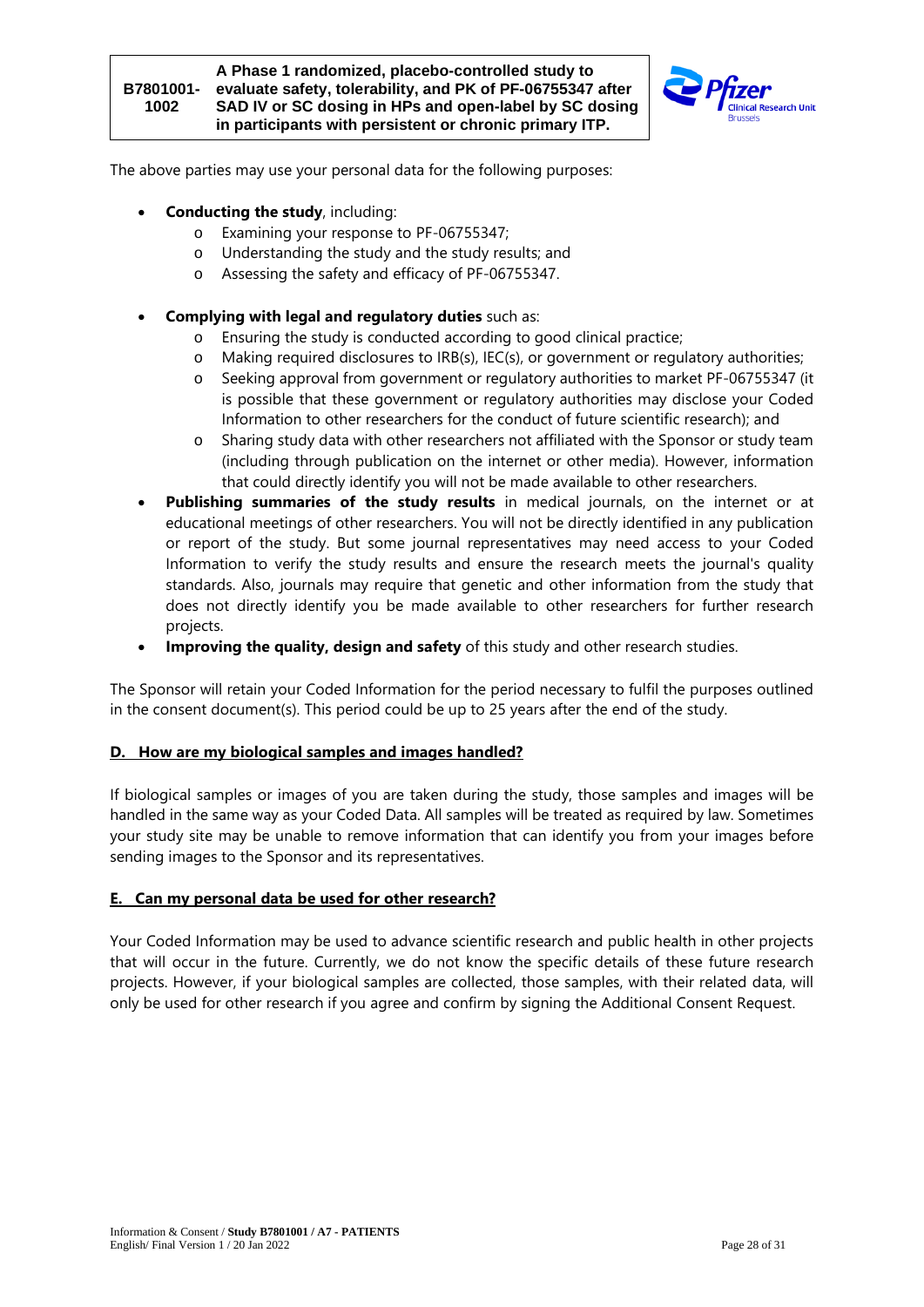

This other research may be conducted (1) in combination with data from **other sources**, (2) for **additional scientific research purposes** beyond objectives of this study, and (3) subject to **specific safeguards**.

- **Other sources**: Coded Information may be combined with data from other sources that are taken from outside typical research settings. These sources may include coded electronic health records, claims and health care cost and payment data or databases, product and disease registries, data gathered through your phone, tablet, or other devices and mobile applications, social media, pharmacy data, biobanks, or patient engagement programs.
- **Additional scientific research:** Coded Information may be used to understand how to make new medicines, devices, diagnostic products, tools and/or other therapies that treat diseases and to improve future research. It may also be used to inform value, cost-effectiveness, and pricing, and to optimize access to medicines.
- **Specific safeguards** will be used to protect your Coded Information, which may include:
	- o Limited access to Coded Information to specific individuals who will be bound to keep this information confidential and will be prohibited from attempting to re-identify your Coded Information.
	- o Use of security measures to avoid data alteration, loss, and unauthorized access.
	- o Anonymisation of the data by removing and/or replacing information from the Coded Information and/or destroying the link to the Coded Information.
	- o Assessing data protection systems to identify and mitigate privacy risks, if any, associated to each additional scientific research purpose.
	- o When required by applicable law, verification that the scientific research has obtained the approval of IECs, IRBs, or other similar review groups.

### <span id="page-28-0"></span>**F. How will my personal data be protected when transferred from the study site to the Sponsor?**

Your personal data will be treated in compliance with applicable data protection laws. The Sponsor and Pfizer Clinical Research Unit (PCRU) are controllers of your personal data. The PCRU will be the data controller of your personal data and the Sponsor will be the data controller of your Coded Information.

Some of the people using your personal data, including your Coded Information, may be based in countries other than those of the European Union (EU) and of the European Economic Area (EEA), including the United States. Data protection laws may be different in these countries. The European Commission has decided that some of these countries provide a level of data protection equivalent to the one available in the EU (the full list of these countries is available at this website https://ec.europa.eu/info/law/law-topic/data-protection/international-dimension-dataprotection/adequacy-decisions en.).

The Sponsor and people working with the Sponsor will take steps to maintain the confidentiality of your personal data. If your personal data is transferred by the Sponsor from the EU, EEA, and/or Switzerland to other countries that have not yet been found by European Commission to meet requirements for protection of personal data, the Sponsor has in place standard EU data transfer agreements to protect your personal data. Please contact your study team to obtain a copy of these standard data transfer agreements.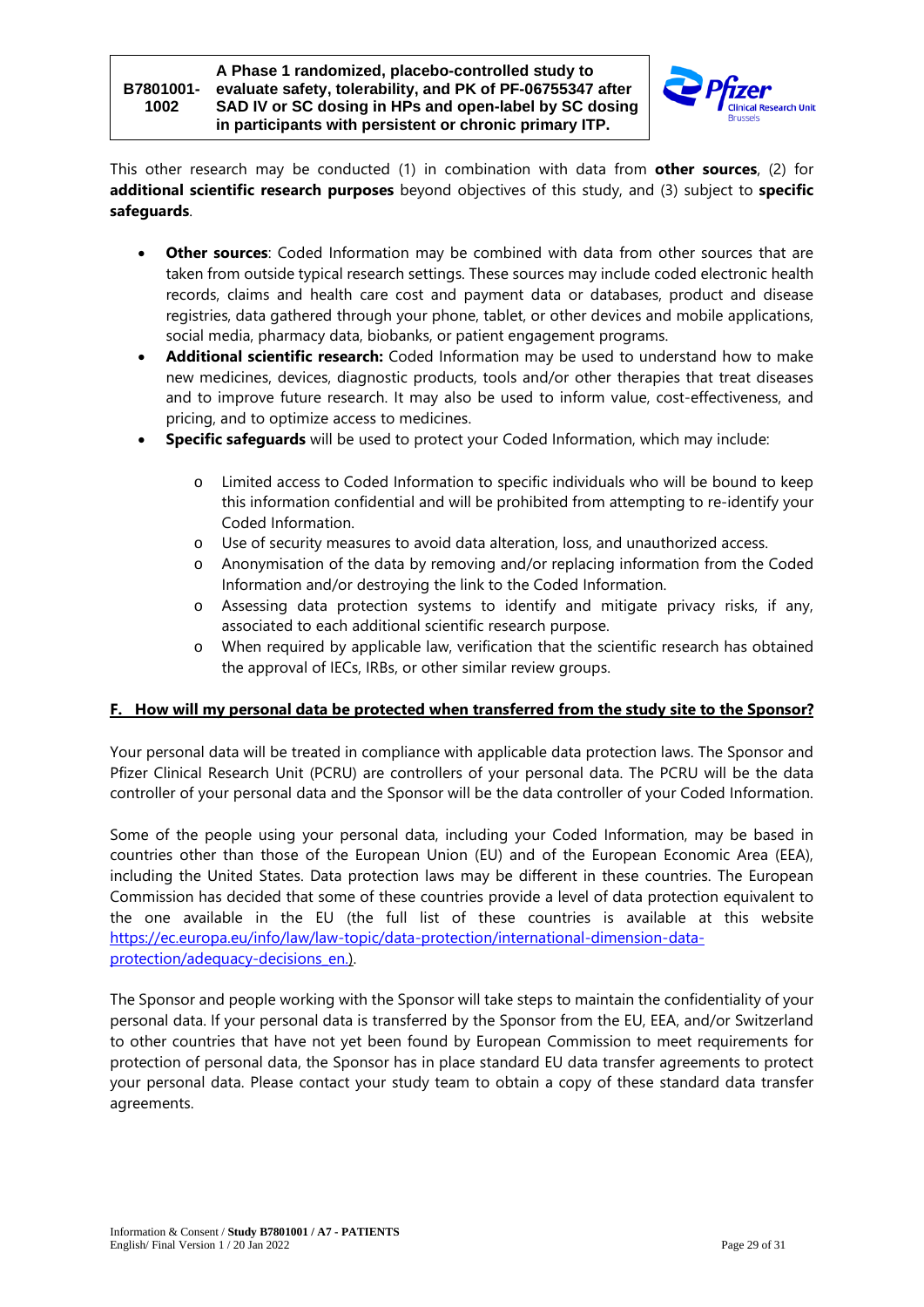

# <span id="page-29-0"></span>**G. What are my data protection rights? Whom may I contact about these rights or any concerns or complaints?**

If you wish to exercise any of the rights described below or have concerns about how your personal data is being handled, it is best to contact the PCRU and not the Sponsor of the study. Generally, the Sponsor will not know who you are (by name) because the Sponsor only holds your Coded Information, which does not include your name or other information that can identify you. Please contact the PCRU, the study team representative or PCRU Data Privacy Steward at the following address: Participants Recruitment Department, Pfizer Clinical Research Unit, route de Lennik 808, 1070 Brussels, Phone: 0800/99.256 or +32 2/556.70.02; Email: werespectyourprivacy@pfizer.com.

- You have the right to access your personal data that is held about you by the study team. To ensure the integrity of the study, you will not be able to review some of the data until after the study has been completed.
- You have the right to correct or update your personal data.
- You have the right to limit the collection and use of your personal data under certain circumstances (for example, if the information is inaccurate).
- You have the right to receive your personal data in a structured, commonly used, and machinereadable format (for example, in a readable text electronic file or chart) for your own purposes or for giving it to others. *You may not have the right to receive your personal data that have been used for public interest purposes (for example, for reporting incidents of disease to public health officials) or in the exercise of official authority vested in the Sponsor or the PCRU (for example, responding to information requests from public agencies or monitoring drug safety).*
- You have the right to request the deletion of your personal data if you are no longer participating in the study and you have withdrawn your consent to the use of your personal data as described in this document. *However, there are limits on the ability to honour a request to delete your personal data. Some or all your personal data may be kept and used if deletion would seriously impair the study (for example, if deletion would affect the consistency of study results) or if your personal data is needed to comply with legal requirements.*
- You have the right to file a complaint with a data protection authority:

# **Data Protection Authority**

Rue de la Presse 35, 1000 Brussels Tel.: +32 (0)2 274 48 00 Fax: +32 (0)2 274 48 35 Email: contact@apd-gba.be https://www.dataprotectionauthority.be/contact-us

# <span id="page-29-1"></span>**H. What happens if I do not wish to continue with the study?**

As noted in the main consent document, you are free to stop taking part in this study at any time by informing the study team of it.

If you stop taking part in the study and you do not inform the study team, your contact information may be used by the study team to contact you and check whether you wish to continue in the study. If the study team is unable to reach you, the Sponsor may use publicly available records about your health to monitor the long-term safety of the study medicine. This will only be done if allowed by the law.

If you stop taking part in the study but do not withdraw your consent for the processing of your personal data, your personal data will continue to be used in accordance with this document and applicable law.